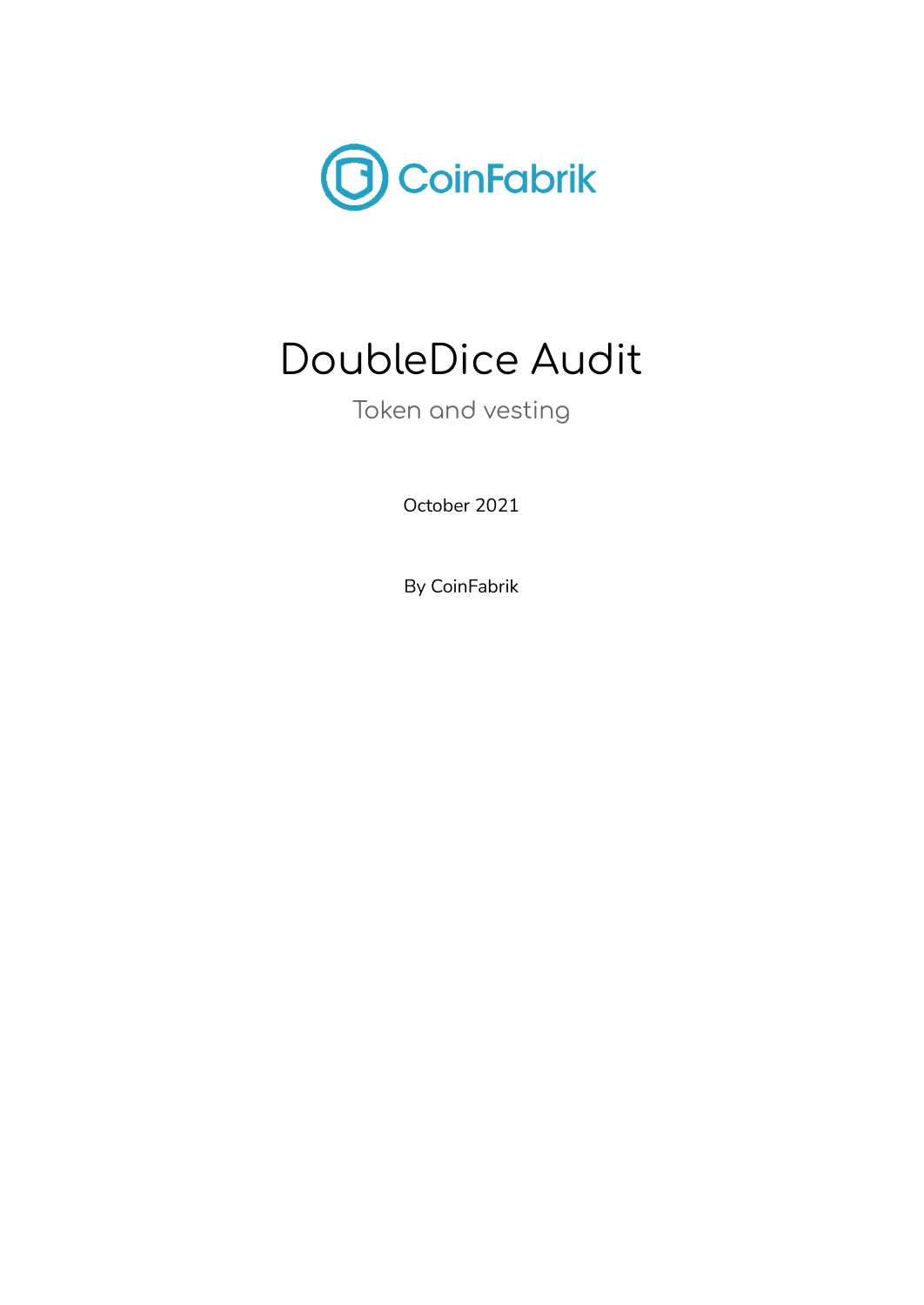

| Introduction                                                                                                                       | $\overline{4}$           |
|------------------------------------------------------------------------------------------------------------------------------------|--------------------------|
| Summary                                                                                                                            | $\overline{\mathcal{A}}$ |
| Contracts                                                                                                                          | $\overline{4}$           |
| Analyses                                                                                                                           | 6                        |
| <b>Findings and Fixes</b>                                                                                                          | 7                        |
| Severity Classification                                                                                                            | 9                        |
| <b>Issues Found by Severity</b>                                                                                                    | 10                       |
| Critical severity                                                                                                                  | 10                       |
| CR-01 Unrestricted Burning of Tokens by Contract Owner                                                                             | 10                       |
| CR-02 Race Condition in DoubleDiceTokenVesting Allows<br>DoubleDice to Claim The Initially Claimable Amount Instead of The<br>User | 10                       |
| CR-03 Yields Distribution Locks Tokens in DoubleDiceToken                                                                          | 11                       |
| Medium severity                                                                                                                    | 12                       |
| ME-01 Unwanted transaction reversion in<br>DoubleDiceTokenVesting.removeTokenGrant()                                               | 12                       |
| ME-02 Initially Claimable Amount Can Be Collected Before<br>startTime in DoubleDiceTokenVesting                                    | 12                       |
| ME-03 Integer Overflows in DoubleDiceToken                                                                                         | 13                       |
| ME-04 Error Calculating Yield To Collect in<br>DoubleDiceTokenVesting.collectYield                                                 | 13                       |
| ME-05 Possible denial of service if too many tokens are excluded<br>when DoubleDiceToken.distributeYield() is called               | 14                       |
| Minor severity                                                                                                                     | 14                       |
| MI-01 Pragmas Not Locked to Specific Compiler Version                                                                              | 14                       |
| MI-02 Unnecessary Reentrancy in DoubleDiceTokenVesting when<br>Calling token.safeTransfer()                                        | 15                       |
| MI-03 Denial of Service in<br>DoubleDiceTokenVesting.removeTokenGrant()                                                            | 15                       |
|                                                                                                                                    |                          |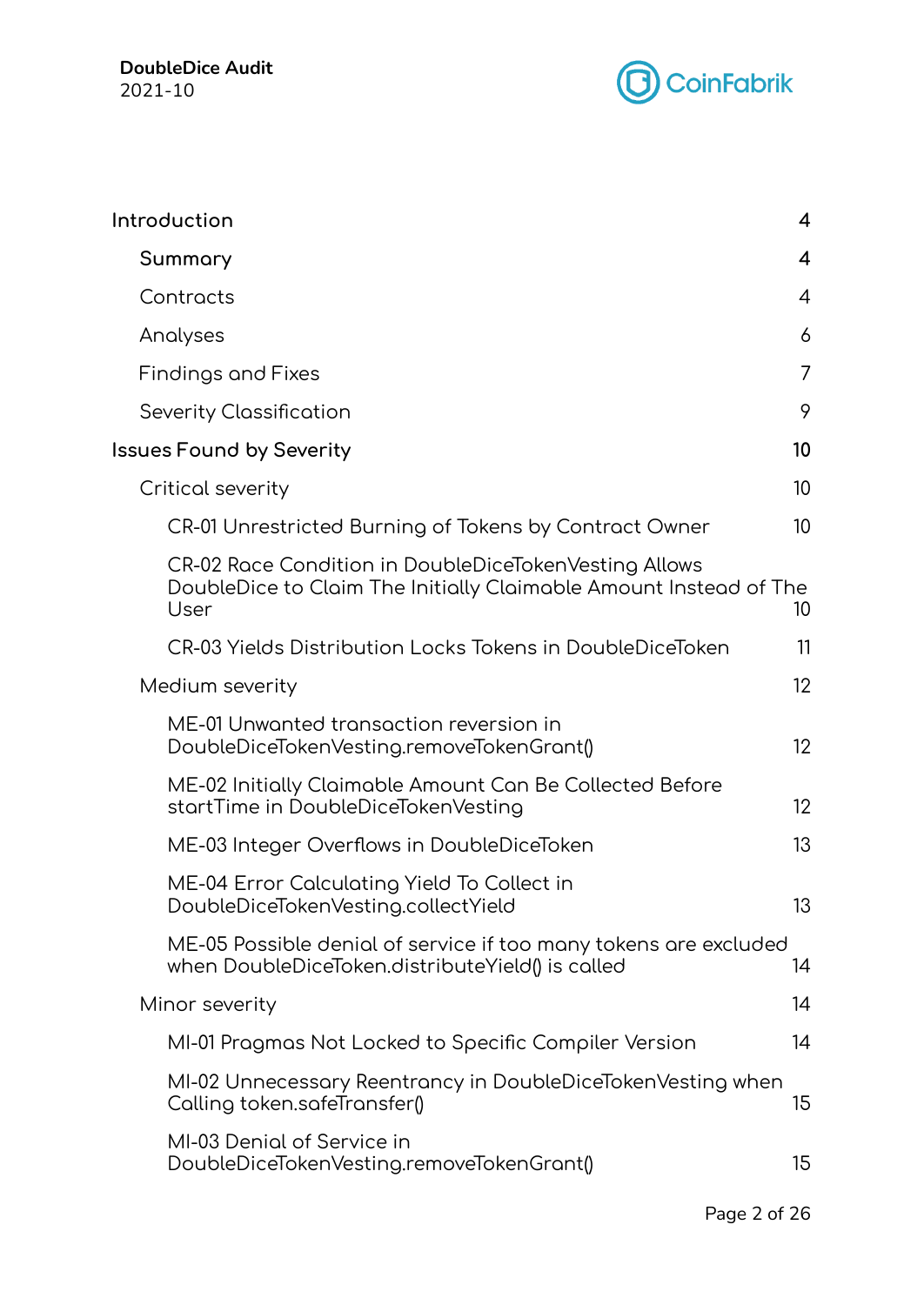

| MI-04 Reversion With Wrong Error Message in<br>DoubleDiceTokenVesting.addTokenGrant | 16 |
|-------------------------------------------------------------------------------------|----|
| MI-05 Potential unwanted transaction revertions in<br>DoubleDiceTokenVesting        | 16 |
| MI-06 Integer overflow while checking for integer overflow in<br>DoubleDiceToken    | 17 |
| Enhancements                                                                        | 17 |
| <b>EN-01 SafeMath Libraries Removal</b>                                             | 17 |
| EN-02 transferFrom Used When is not Required in<br>DoubleDiceToken                  | 18 |
| EN-03 Better API to Get Tokens Out of Vesting                                       | 18 |
| EN-04 Give Yields on DoubleDiceTokenVesting.removeTokenGrant()<br>18                |    |
| EN-05 Better DoubleDiceTokenVesting Life Cycle                                      | 18 |
| Security considerations                                                             | 19 |
| No-overflow warranties in DoubleDiceToken                                           | 19 |
| Yield-distribution exclusions in DoubleDiceToken                                    | 19 |
| Names changed in the second iteration                                               | 19 |
| Names changed in the fourth iteration                                               | 20 |
| Conclusion                                                                          | 20 |
| Appendixes                                                                          | 21 |
| Appendix A: Vesting procedure                                                       | 21 |
| Appendix B: Code to trigger supply reduction in DoubleDiceToken                     | 22 |
| Appendix C: Code to trigger integer overflows in DoubleDiceToken                    | 24 |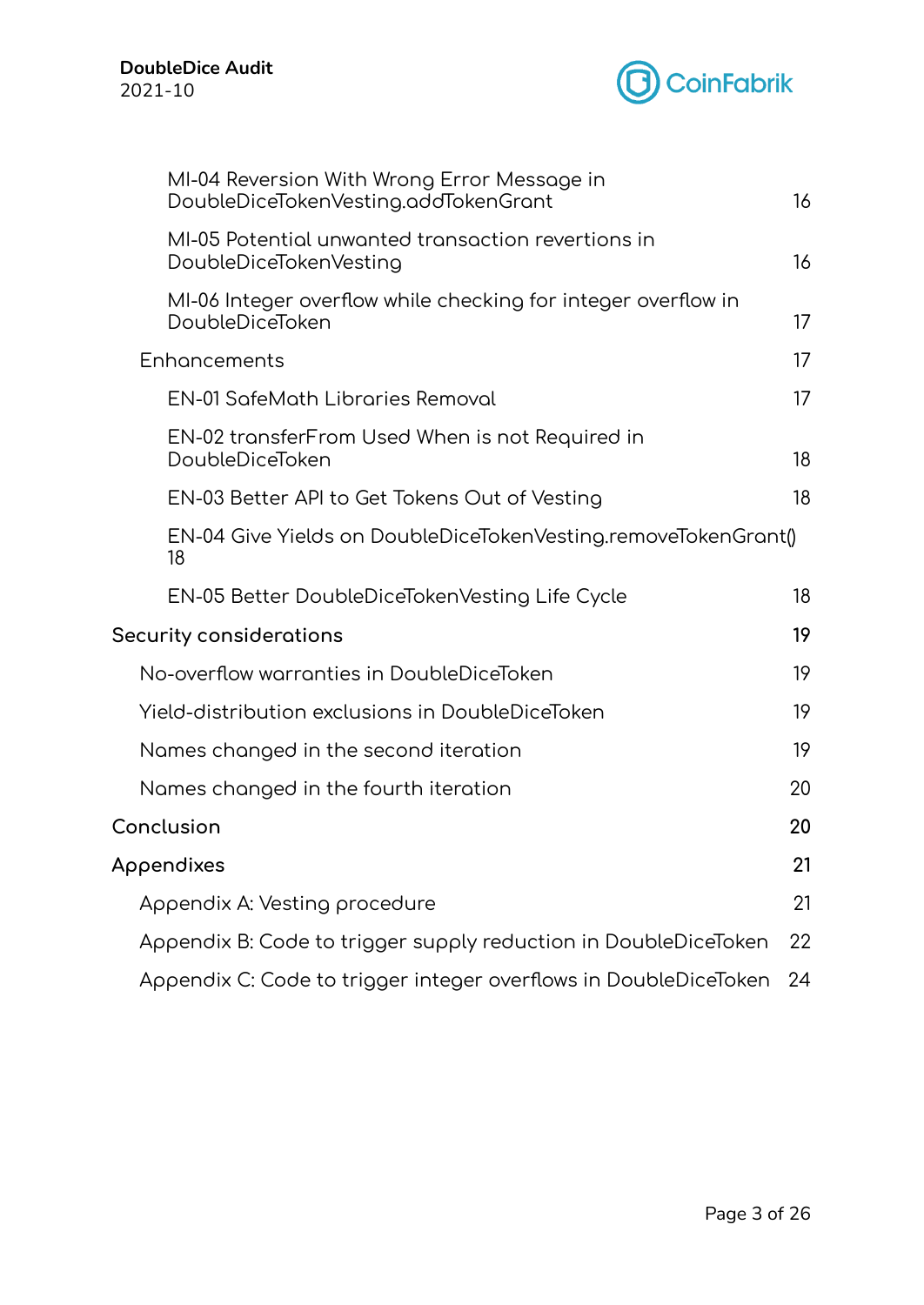

# <span id="page-3-0"></span>Introduction

CoinFabrik was asked to audit the contracts for the DoubleDice project. First we will provide a summary of our discoveries and then we will show the details of our findings.

## <span id="page-3-1"></span>Summary

The contracts audited are from the DoubleDice repository at [https://github.com/DoubleDice-com/doubledice-token,](https://github.com/DoubleDice-com/doubledice-token) but the first 3 iterations were made in another private git repository.

The first iteration of this audit is based on commit 6df7744c5727e666607839f9e3987174f18f2436.

In the second iteration, developers fixed issues and did some new developments, including a complete redesign of the DoubleDice token and several name changes documented in the Names [changed](#page-18-3) in the second iteration section. This iteration corresponds with commit e6c997f409c47c79d61eb9db1fbfcc7958c60397.

For the third iteration, in commit

dd5245696697285b40e216450caa63979d1ed838, we checked the correctness of the latest fixes and more documentation was added.

At the fourth iteration, the code was moved to the doubledice-token git repository, with a single commit (0cd8145daa227b559cc44043347e70ddb07eabb4). See the Names [changed](#page-18-3) in the fourth iteration section for details on the changes made for this iteration.

At last, in the fifth iteration the life cycle of the Vesting contract was improved. The corresponding commit is 5edc0aeac04a427d4071213554aa20c121e898d4.

# <span id="page-3-2"></span>Contracts

The audited contracts are:

● /contracts/DoubleDiceToken.sol: ERC20 compatible token that generates yields. This contract depends on the following contracts that were also analyzed as part of the audit: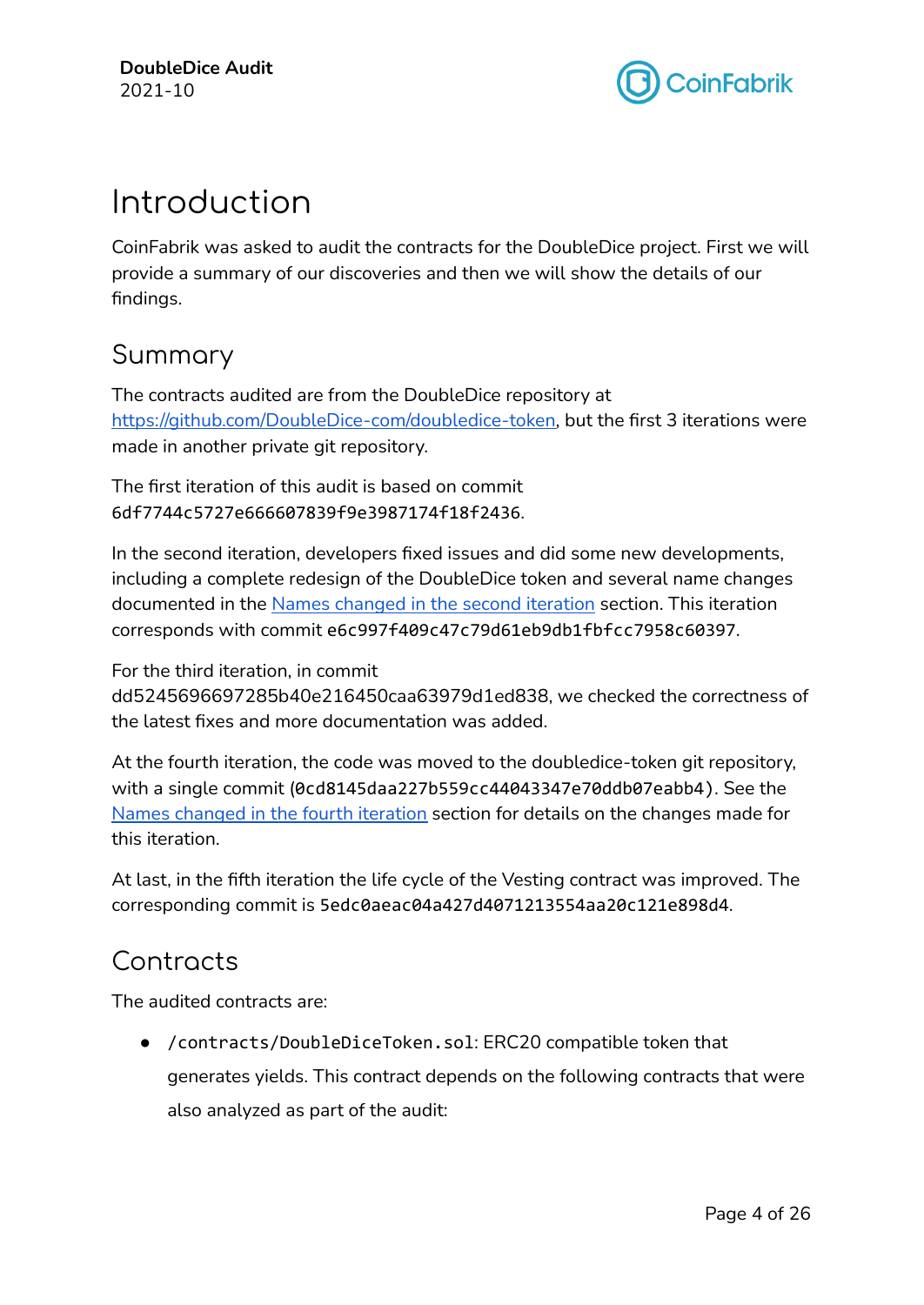

- /contracts/base/AbstractYields.sol: Abstract contract that contains the logic used to award yields (removed before the second iteration).
- /contracts/base/ERC20Yields.sol: abstract contract used to make an ERC20 token that uses the AbstractYields.sol logic (removed before the second iteration).
- /contracts/DoubleDiceTokenVesting.sol: contract used to vest tokens. See appendix A for our understanding of the vesting procedure. This file was named TokenVesting.sol in the first three iterations.
- /contracts/DoubleDiceTokenVestingProxyFactory.sol: factory for the DoubleDiceTokenVesting contracts. Added in the fifth iteration.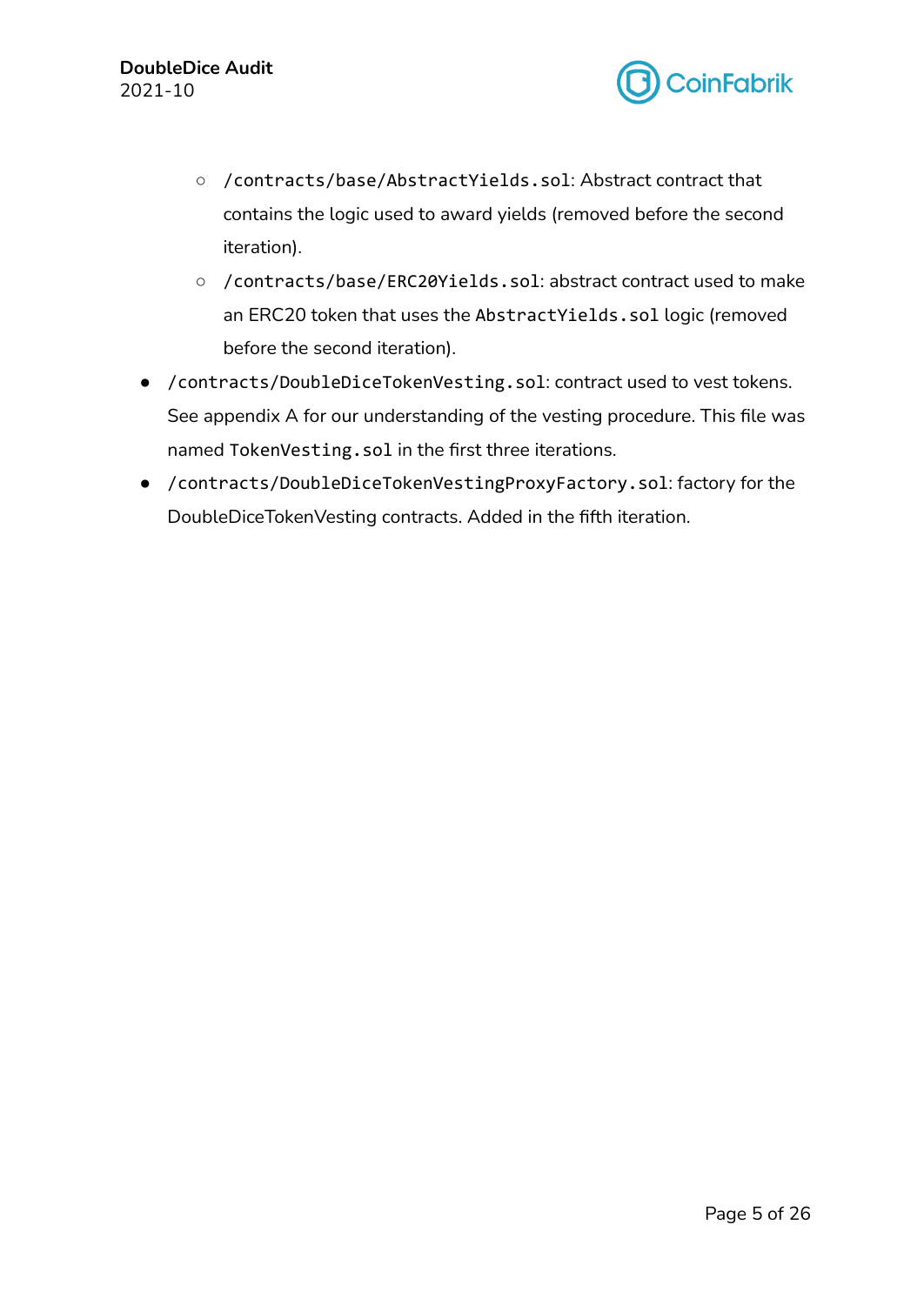

### <span id="page-5-0"></span>Analyses

The following analyses were performed:

- Misuse of the different call methods
- Integer overflow errors
- Division by zero errors
- Outdated version of Solidity compiler
- Front running attacks
- Reentrancy attacks
- Misuse of block timestamps
- Softlock denial of service attacks
- Functions with excessive gas cost
- Missing or misused function qualifiers
- Needlessly complex code and contract interactions
- Poor or nonexistent error handling
- Failure to use a withdrawal pattern
- Insufficient validation of the input parameters
- Incorrect handling of cryptographic signatures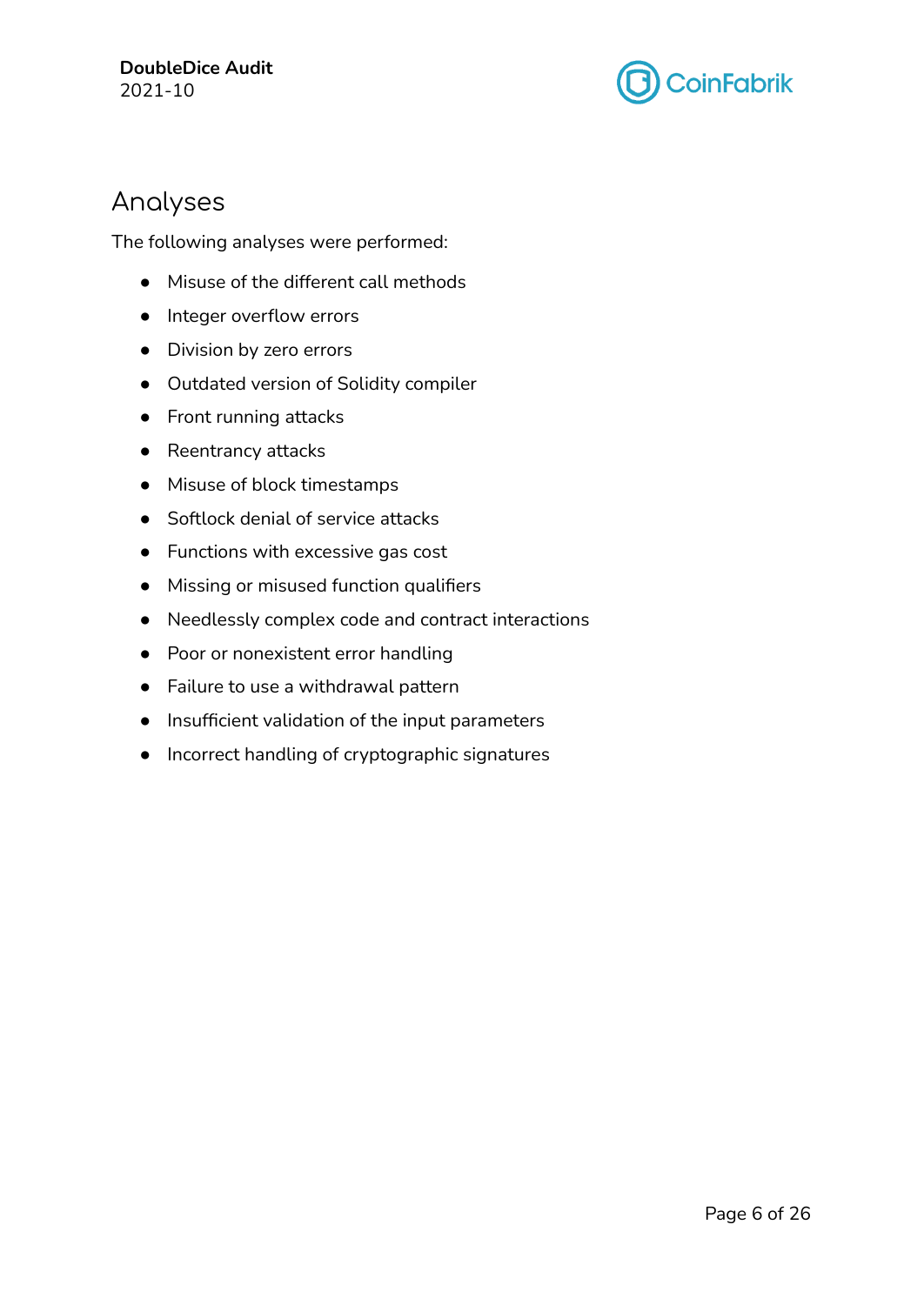

# <span id="page-6-0"></span>Findings and Fixes

| ID                                                                                    | <b>Title</b>                                                                                                                 | <b>Severity</b> | <b>Status</b> |
|---------------------------------------------------------------------------------------|------------------------------------------------------------------------------------------------------------------------------|-----------------|---------------|
| <b>CR-01</b>                                                                          | Unrestricted Burning of Tokens by Contract<br>Owner                                                                          | Critical        | <b>Fixed</b>  |
| <b>CR-02</b>                                                                          | Race Condition in DoubleDiceTokenVesting<br>Allows DoubleDice to Claim The Initially<br>Claimable Amount Instead of The User | Critical        | <b>Fixed</b>  |
| <b>CR-03</b>                                                                          | <b>Yields Distribution Locks Tokens in</b><br>Critical<br><b>DoubleDiceToken</b>                                             |                 | <b>Fixed</b>  |
| $ME-01$                                                                               | Unwanted transaction reversion in<br>DoubleDiceTokenVesting.removeTokenGrant                                                 |                 | <b>Fixed</b>  |
| $ME-02$                                                                               | Initially Claimable Amount Can Be Collected<br>Before startTime in DoubleDiceTokenVesting                                    | Medium          | <b>Fixed</b>  |
| $ME-03$                                                                               | Integer Overflows in DoubleDiceToken                                                                                         | Medium          | <b>Fixed</b>  |
| $ME-04$                                                                               | Error Calculating Yield To Collect in<br>DoubleDiceTokenVesting.collectYield                                                 | Medium          | <b>Fixed</b>  |
| <b>ME-05</b>                                                                          | Possible denial of service if too many tokens<br>are excluded when<br>DoubleDiceToken.distributeYield() is called            | Critical        | <b>Fixed</b>  |
| $MI-01$                                                                               | Pragmas Not Locked to Specific Compiler<br>Version                                                                           | Minor           | <b>Fixed</b>  |
| $MI-02$                                                                               | Unnecessary Reentrancy in<br>DoubleDiceTokenVesting when Calling<br>token.safeTransfer()                                     | Minor           | <b>Fixed</b>  |
| $MI-03$                                                                               | Denial of Service in<br>DoubleDiceTokenVesting.removeTokenGrant()                                                            | Minor           | Mitigated     |
| $MI-04$                                                                               | Reversion With Wrong Error Message in<br>DoubleDiceTokenVesting.addTokenGrant()                                              | Minor           | <b>Fixed</b>  |
| $MI-05$                                                                               | Potential unwanted transaction revertions in<br>DoubleDiceTokenVesting                                                       | Minor           | <b>Fixed</b>  |
| $MI-06$<br>Integer overflow while checking for integer<br>overflow in DoubleDiceToken |                                                                                                                              | Minor           | <b>Fixed</b>  |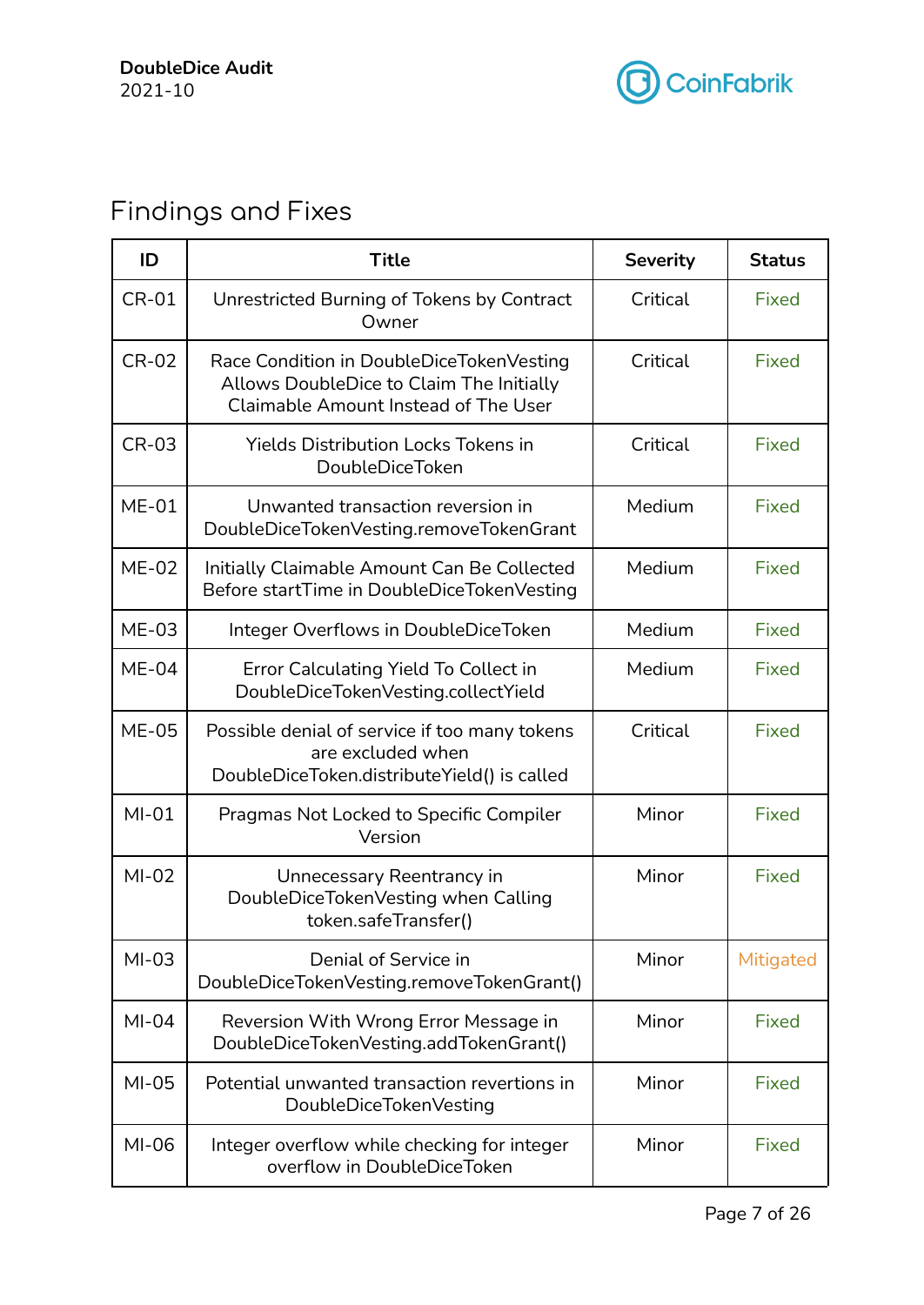

| <b>EN-01</b>                                             | SafeMath Libraries Removal<br>Enhancement                           |             | <b>Fixed</b> |
|----------------------------------------------------------|---------------------------------------------------------------------|-------------|--------------|
| <b>EN-02</b>                                             | transferFrom Used When is not Required in<br><b>DoubleDiceToken</b> | Enhancement | <b>Fixed</b> |
| EN-03                                                    | Better API to Get Tokens Out of Vesting                             | Enhancement | <b>Fixed</b> |
| <b>EN-04</b>                                             | Give Yield on<br>DoubleDiceTokenVesting.removeTokenGrant()          | Enhancement | <b>Fixed</b> |
| <b>EN-05</b><br>Better DoubleDiceTokenVesting Life Cycle |                                                                     | Enhancement | <b>Fixed</b> |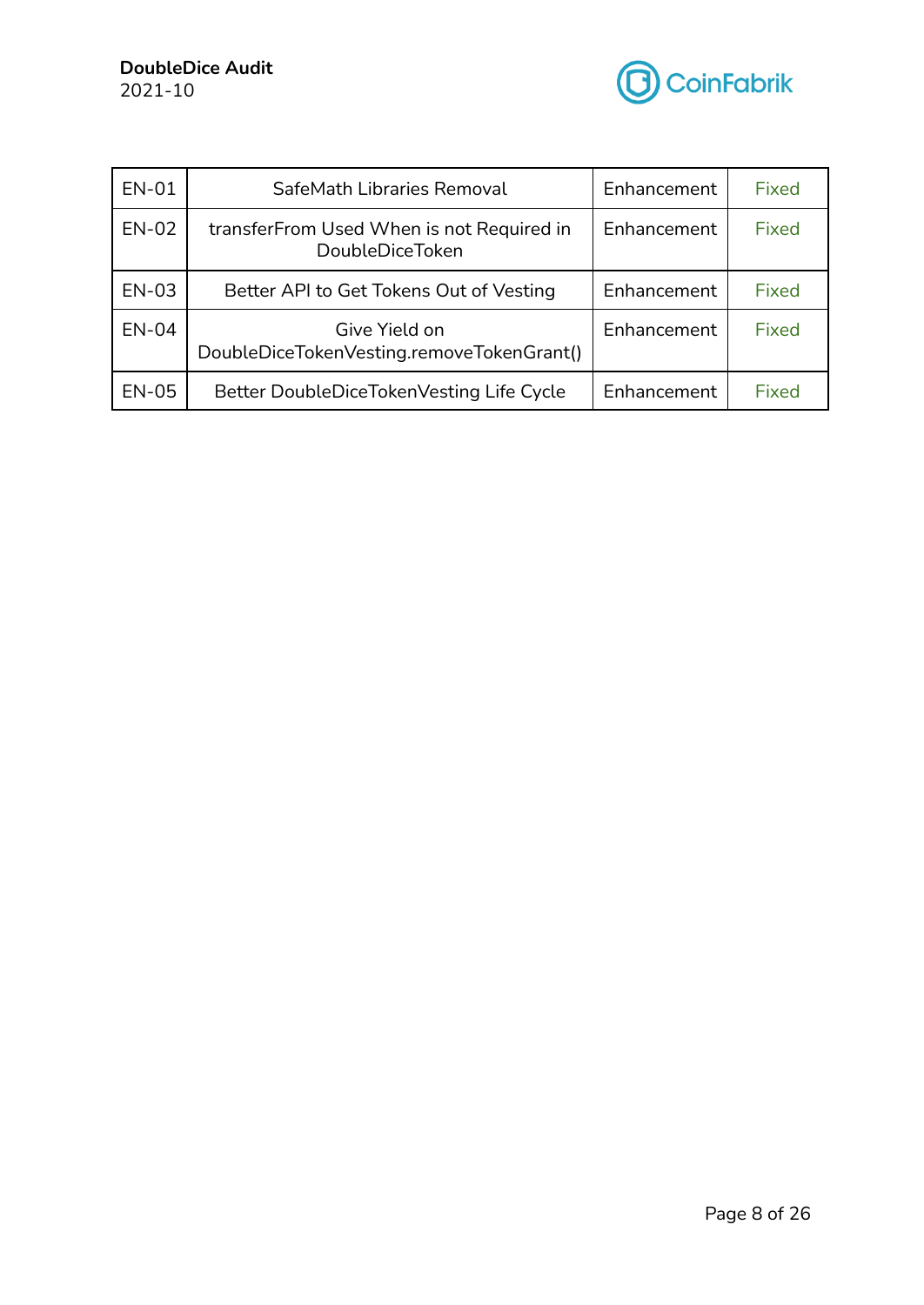

### <span id="page-8-0"></span>Severity Classification

Security risks are classified as follows:

- **Critical:** These are issues that we manage to exploit. They compromise the system seriously. They must be fixed **immediately**.
- **Medium:** These are potentially exploitable issues. Even though we did not manage to exploit them or their impact is not clear, they might represent a security risk in the near future. We suggest fixing them **as soon as possible**.
- **Minor:** These issues represent problems that are relatively small or difficult to take advantage of but can be exploited in combination with other issues. These kinds of issues do not block deployments in production environments. They should be taken into account and be fixed **when possible**.
- **Enhancement:** These kinds of findings do not represent a security risk. They are best practices that we suggest to implement.

| <b>SEVERITY</b> | <b>EXPLOITABLE</b>    | <b>ROADBLOCK</b> | <b>TO BE FIXED</b>     |
|-----------------|-----------------------|------------------|------------------------|
| Critical        | Yes                   | Yes              | Immediately            |
| Medium          | In the near<br>future | Yes              | As soon as<br>possible |
| Minor           | Unlikely              | No               | Eventually             |
| Enhancement     | <b>No</b>             | No               | Eventually             |

This classification is summarized in the following table: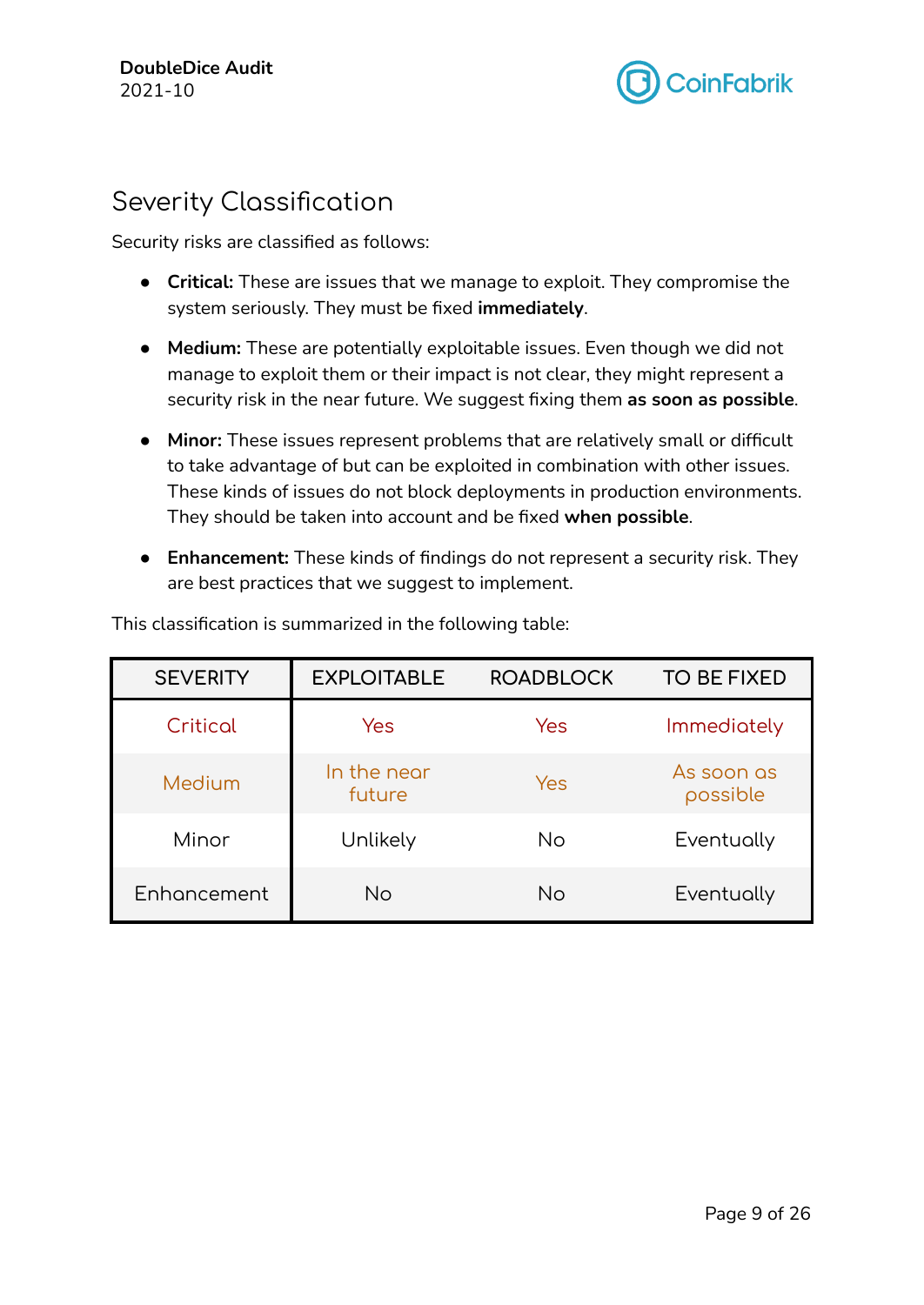

# <span id="page-9-0"></span>Issues Found by Severity

## <span id="page-9-2"></span><span id="page-9-1"></span>Critical severity

CR-01 Unrestricted Burning of Tokens by Contract Owner

The implementation of the DoubleDiceToken allows the token contract owner to burn someone else's tokens without their consent.

This is the function DoubleDiceToken.burn() (lines 18-20 of contracts/DoubleDiceToken.sol):

```
function burn(address from, uint256 amount) external onlyOwner {
 burn(from, amount);
```
This function can be called by the owner of the contract to burn any amount of tokens from any user without restrictions. This is not expected by the users. The development team has confirmed that this is not the expected behavior and hence it must be corrected. Burn should respect allowances as defined in ERC20.

### Recommendation

In order to fix this problem you can use the ERC20Burnable contract. It can be found in @openzeppelin/contracts/token/ERC20/extensions/ERC20Burnable.sol

### Solution

Fixed for the second iteration. The contract owner can only burn non-distributed tokens.

<span id="page-9-3"></span>CR-02 Race Condition in DoubleDiceTokenVesting Allows DoubleDice to Claim The Initially Claimable Amount Instead of The User

There are situations where DoubleDice may end up getting the initial claimable tokens of a vesting instead of these tokens going to the vesting user.

See the DoubleDiceTokenVesting.removeTokenGrant() function (lines 98-118 of contracts/DoubleDiceTokenVesting.sol)

```
function removeTokenGrant() external
onlyOwner
    uint32 monthsVested;
    uint256 amountVested;
```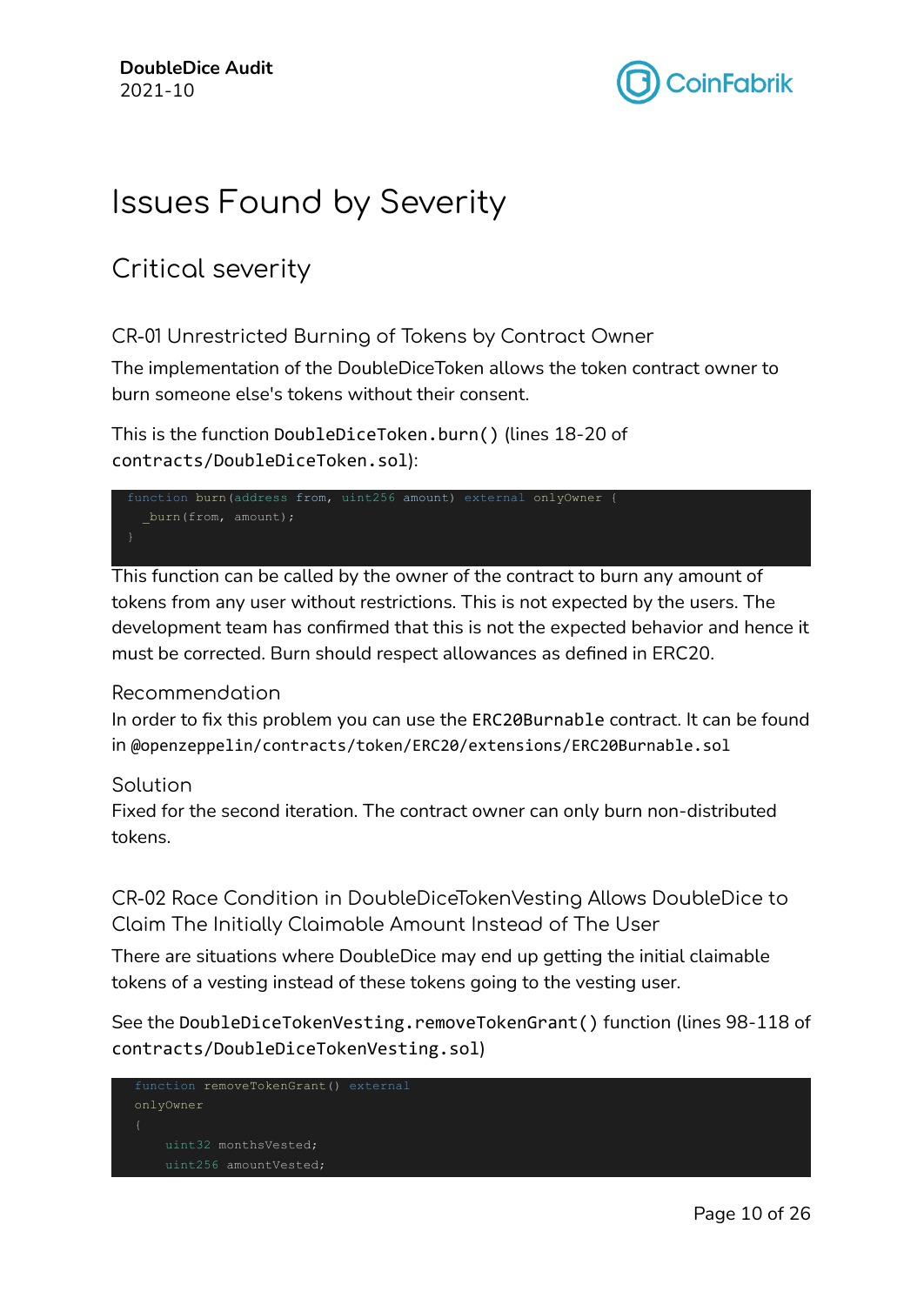#### **DoubleDice Audit** 2021-10



```
(monthsVested, amountVested) = calculateGrantClaim();
      uint256 amountNotVested =
(tokenGrant.amount.sub(tokenGrant.totalClaimed).sub(amountVested)).toUint128();
      token.safeTransfer(userAddress, amountVested);
      token.safeTransfer(dodiOwner, amountNotVested);
      tokenGrant.startTime = 0;
     tokenGrant.amount = 0;
     tokenGrant.vestingDuration = 0;
      tokenGrant.vestingCliff = 0;
     tokenGrant.monthsClaimed = 0;
     tokenGrant.totalClaimed = 0;
      tokenGrant.initiallyClaimableAmount = 0;emit GrantRemoved(amountVested, amountNotVested);
```
This function calculates the amount vested and sends it to the user, while the grant amount left is sent to dodiOwner, which is set in the contract constructor. However, if the user has not claimed the initially claimable amount before the grant is removed, it is sent to dodiOwner instead of to the user. The user's resulting balance will depend on whether they claim that amount before the vesting owner calls DoubleDiceTokenVesting.removeTokenGrant() or not.

#### Recommendation

Function DoubleDiceTokenVesting.removeTokenGrant() should be modified to take into account the initially claimable amount.

#### Solution

Fixed for the second iteration. Now the initial claimable amount is transferred to the user if it was not transferred before when executing the DoubleDiceTokenVesting.removeTokenGrant() function.

### <span id="page-10-0"></span>CR-03 Yields Distribution Locks Tokens in DoubleDiceToken

Each time the DoubleDiceToken.distribute() function (in /contracts/DoubleDiceToken.sol, lines 31-34) is called some of the tokens get locked in the contract address and can never be moved out.

```
function distribute(uint256 amount) external {
  transferFrom(msg.sender, address(this), amount);
 distributeYield(amount);
```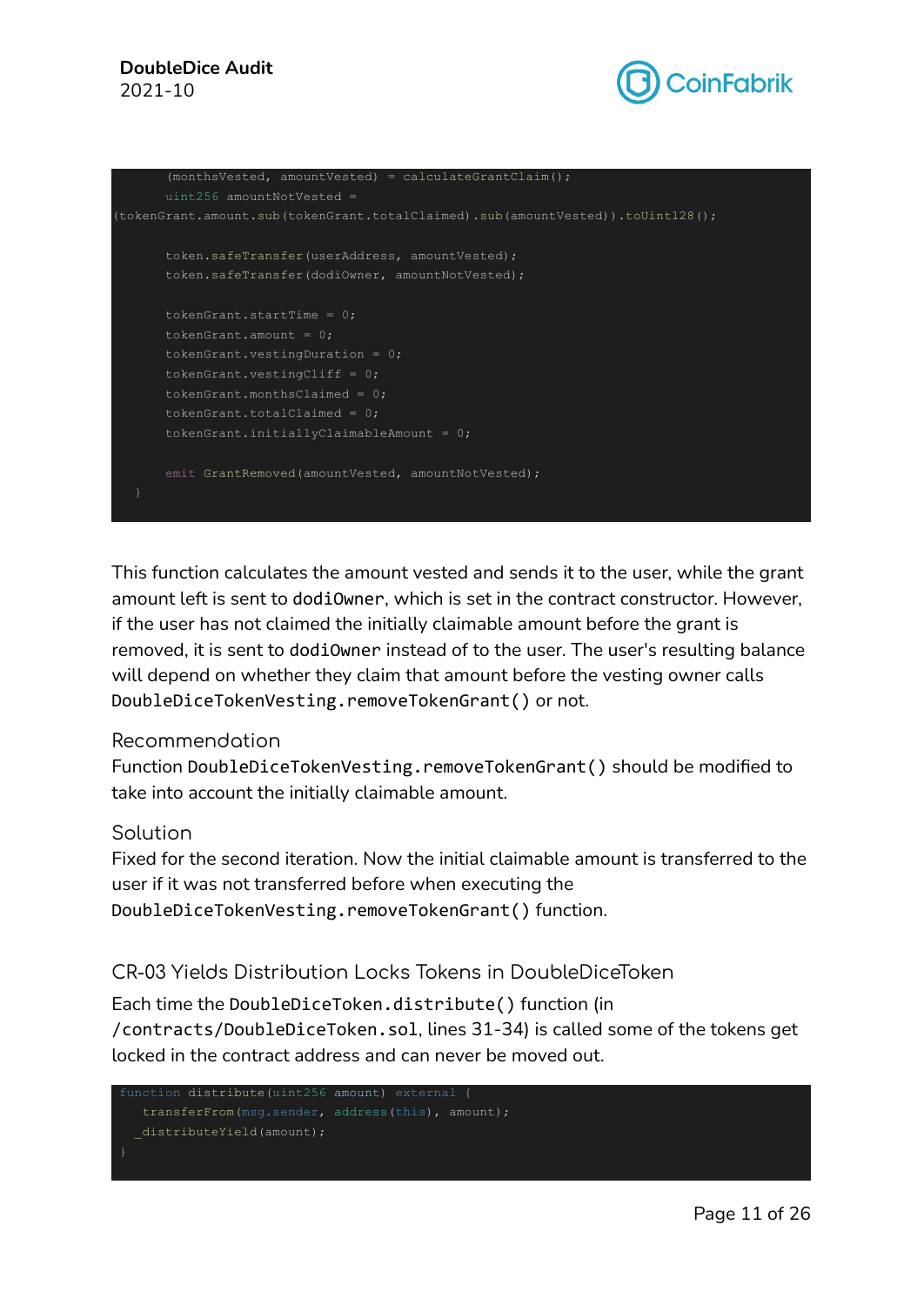

Each time this function is called, the contract itself is eligible to get yields. Therefore, those withdrawable tokens are locked in the DoubleDiceToken contract and there is no mechanism to distribute them. Over time, the amount of token circulating will be reduced exponentially.

See appendix B for actual exploitation code.

Recommendation

The model underlying the distribution and collection of yields should be documented and checked for consistency.

Solution

Fixed by the DoubleDice token redesign in the second iteration. The mechanism to distribute yields was documented in Token.md for the third iteration.

### <span id="page-11-0"></span>Medium severity

<span id="page-11-1"></span>ME-01 Unwanted transaction reversion in DoubleDiceTokenVesting.removeTokenGrant()

In line 104 of contracts/DoubleDiceTokenVesting.sol

uint256 amountNotVested = (tokenGrant.amount.sub(tokenGrant.totalClaimed).sub(amountVested)).toUint128();

The value is cast to a 128 bits unsigned integer even when the result is stored in a 256 bits unsigned integer and the variables involved in the calculation are all 256 bits unsigned integers. This may be a problem if amountNotVested exceeds  $2^{128}\%$ resulting in a reversion of the transaction.

Recommendation Remove the toUint128 call.

Solution Fixed for the second iteration.

<span id="page-11-2"></span>ME-02 Initially Claimable Amount Can Be Collected Before startTime in DoubleDiceTokenVesting

If startTime is set in the future, the DoubleDiceTokenVesting.collectInitiallyClaimableAmount() function (lines 135-145 of contracts/DoubleDiceTokenVesting.sol) can be fully executed, before the set startTime, transfering the initially claimable amount to the user.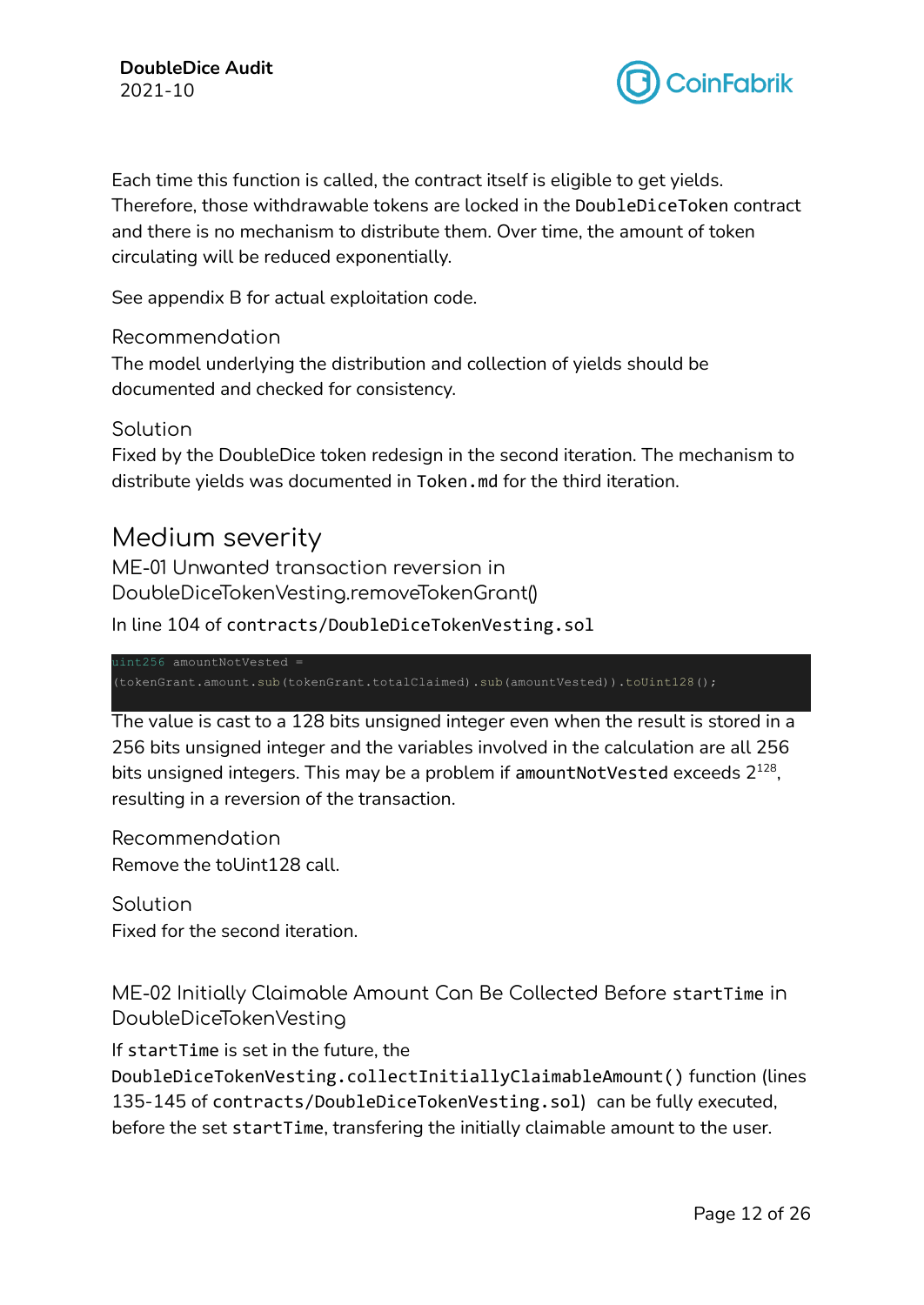

### Recommendation

Add a require(currentTime() >= tokenGrant.startTime); instruction at the beginning of the function to solve this issue.

### Solution

Fixed for the second iteration.

### <span id="page-12-0"></span>ME-03 Integer Overflows in DoubleDiceToken

If too many tokens are minted, the AbstractYields contract (from which the DoubleDiceToken contract inherits) may overflow when doing distribute() and collect(), which may make it impossible to either distribute yields to all users or collect tokens for a single user. This happens because the transaction reverts (caused by an integer overflow).

Integer overflow reverts are triggered in two places:

- at AbstractYields. distributeYield (contracts/base/AbstractYields.sol:98)
- at AbstractYields.cumulativeYieldOf (contracts/base/AbstractYields.sol:75)

This issue can be triggered only if the total supply of DoubleDice tokens exceeds 2<sup>127</sup>. See appendix C for actual exploitation code.

### Recommendation

Given that the DoubleDice token is minted only when constructing, adding a require statement in the DoubleDiceToken constructor (lines 9-16 of

contracts/DoubleDiceToken.sol) to make the minted tokens to be less than  $2^{127}$ should be enough to solve this issue.

### Solution

Fixed by the DoubleDice token redesign in the second iteration. Other changes regarding integer overflows were made for the third iteration.

<span id="page-12-1"></span>ME-04 Error Calculating Yield To Collect in DoubleDiceTokenVesting.collectYield

After claiming vested tokens, if yields are collected, the amount of yields collected is less than the yields generated.

The DoubleDiceTokenVesting.collectYield() function, which can be found in lines 180-185 of /contracts/DoubleDiceTokenVesting.sol, should send to the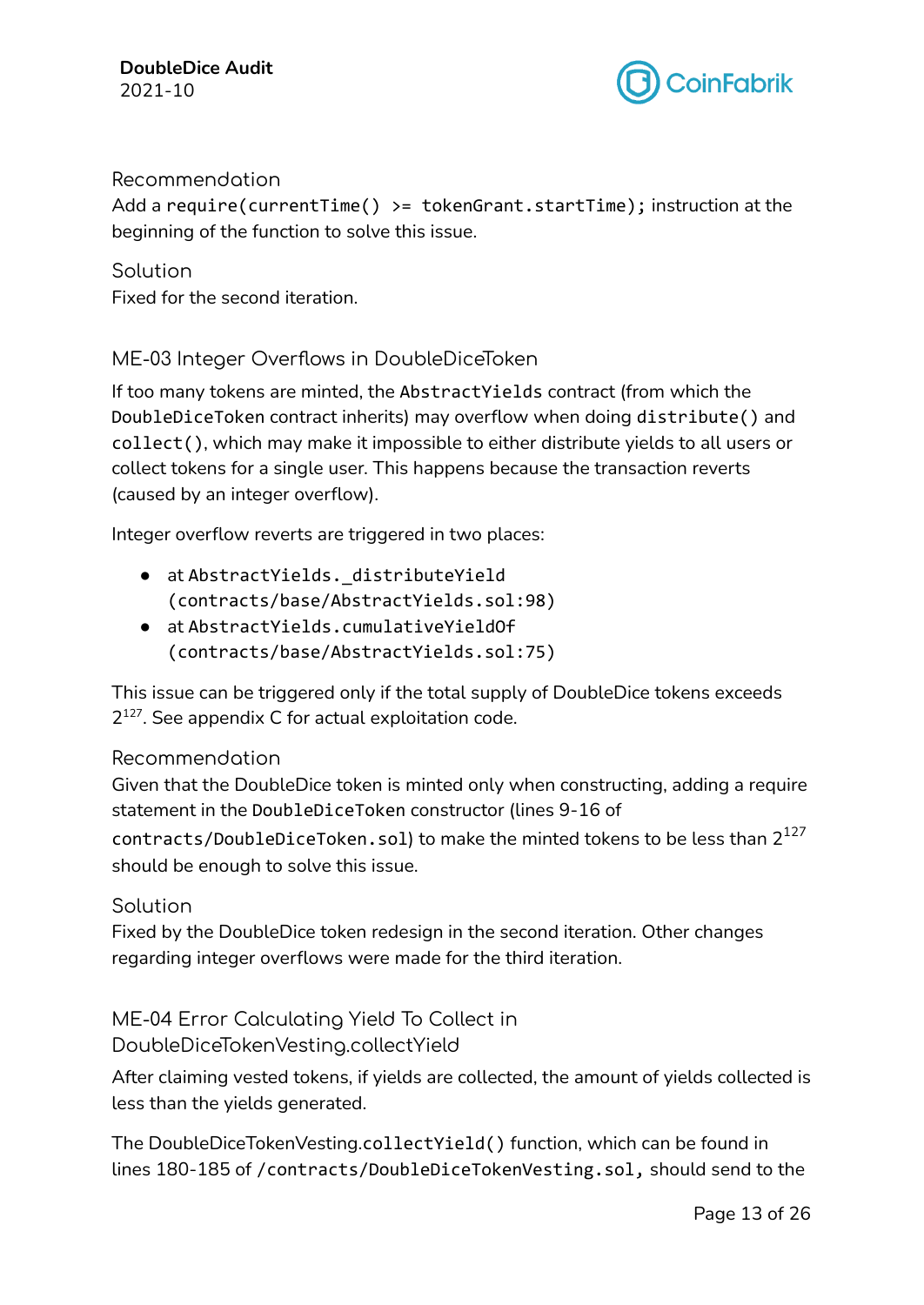

user the accrued yield from the vested tokens. The yield to send should be calculated by deducting them from the contract balance, the grant amount and the claimed amount. The actual implementation considers only the grant amount and the current balance. Therefore, after claiming the vested tokens the first time, DoubleDiceTokenVesting.collectYield() will transfer zero or less than the expected.

### Recommendation

Include tokenGrant.totalClaimed into the yield calculation for a more accurate result.

Solution Fixed for the second iteration.

<span id="page-13-0"></span>ME-05 Possible denial of service if too many tokens are excluded when DoubleDiceToken.distributeYield() is called

Issue found in the second iteration.

If the addresses passed to the excludedAccounts parameter of the DoubleDiceToken.distributeYield() have a balance that exceeds (counting it each time the function is called) the totalYieldAmount passed in the contract constructor, the contract may raise an integer overflow in lines 148 (in the same function) or 63 (in function balancePlusUnclaimedYieldOf()) of DoubleDiceToken.sol rendering the yield distribution mechanism broken.

### Recommendation

Limit the addresses excluded in the DoubleDiceToken.distributeYield() function so this cannot happen.

Solution This was solved for the third iteration.

### <span id="page-13-1"></span>Minor severity

<span id="page-13-2"></span>MI-01 Pragmas Not Locked to Specific Compiler Version All . sol files in repo use the pragma "solidity  $\textdegree$ 0.8.0".

### Recommendation

It is better to lock to a specific compiler version (for instance "solidity 0.8.6", to be consistent with hardhat.config.ts). See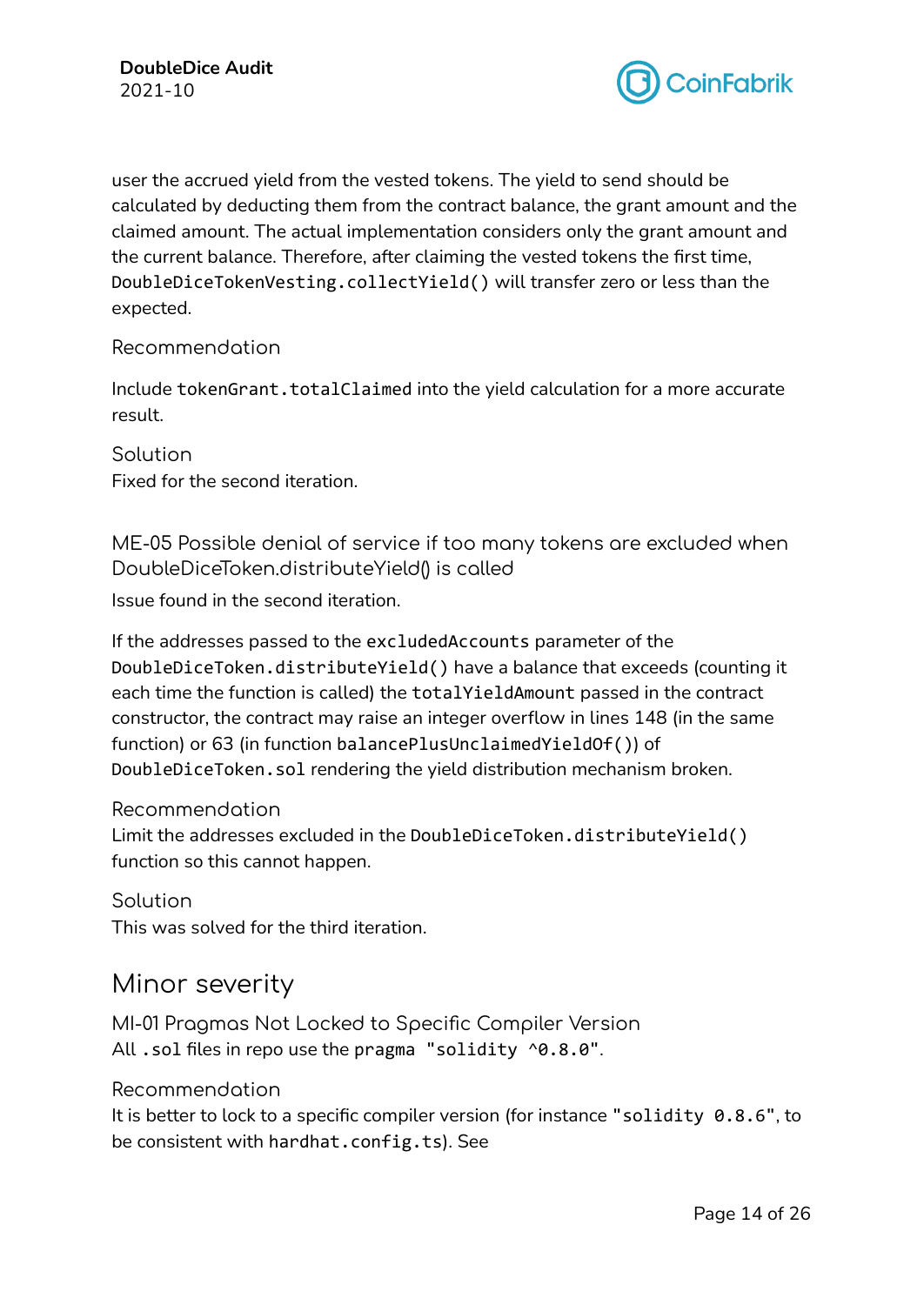

[https://consensys.github.io/smart-contract-best-practices/recommendations/#lock-pragmas-t](https://consensys.github.io/smart-contract-best-practices/recommendations/#lock-pragmas-to-specific-compiler-version) [o-specific-compiler-version](https://consensys.github.io/smart-contract-best-practices/recommendations/#lock-pragmas-to-specific-compiler-version) for details.

### Solution

Fixed for the second iteration.

<span id="page-14-0"></span>MI-02 Unnecessary Reentrancy in DoubleDiceTokenVesting when Calling token.safeTransfer()

The functions DoubleDiceTokenVesting.addTokenGrant() (line 82), DoubleDiceTokenVesting.removeTokenGrant() (lines 106 and 107) and DoubleDiceTokenVesting.collectInitiallyClaimableAmount() (line 139) allow reentrancy when calling token.safeTransfer(), which is arbitrary code in the blockchain. See

[https://docs.soliditylang.org/en/v0.8.6/security-considerations.html#use-the-checks](https://docs.soliditylang.org/en/v0.8.6/security-considerations.html#use-the-checks-effects-interactions-pattern)[effects-interactions-pattern](https://docs.soliditylang.org/en/v0.8.6/security-considerations.html#use-the-checks-effects-interactions-pattern) for details. Another option to solve this problem is to use a reentrancy guard.

The severity of this issue was reduced because we expect the token to be a DoubleDice token.

### Recommendation

In order to solve this problem, move the calls to the end of the functions, just above the emit calls.

The vesting contract makes calls to an unknown token, which is arbitrary code in the blockchain. This is not necessarily a problem, as token holders are presumed to trust the token contract itself and any damage that it may do will only affect itself. But this will make the reentrancy equivalent to a subsequent call, and removes all possibilities of exploiting intermediary states and it is standard practice.

Another option to solve this issue is to add a reentrancy guard.

Solution Fixed for the second iteration.

<span id="page-14-1"></span>MI-03 Denial of Service in DoubleDiceTokenVesting.removeTokenGrant()

When a grant is removed, the vested tokens are sent to the user and the rest is sent back to its original owner. Two transfer calls are involved in this function (lines 106 and 107 of contracts/DoubleDiceTokenVesting.sol). If one of them fails, the other is not made.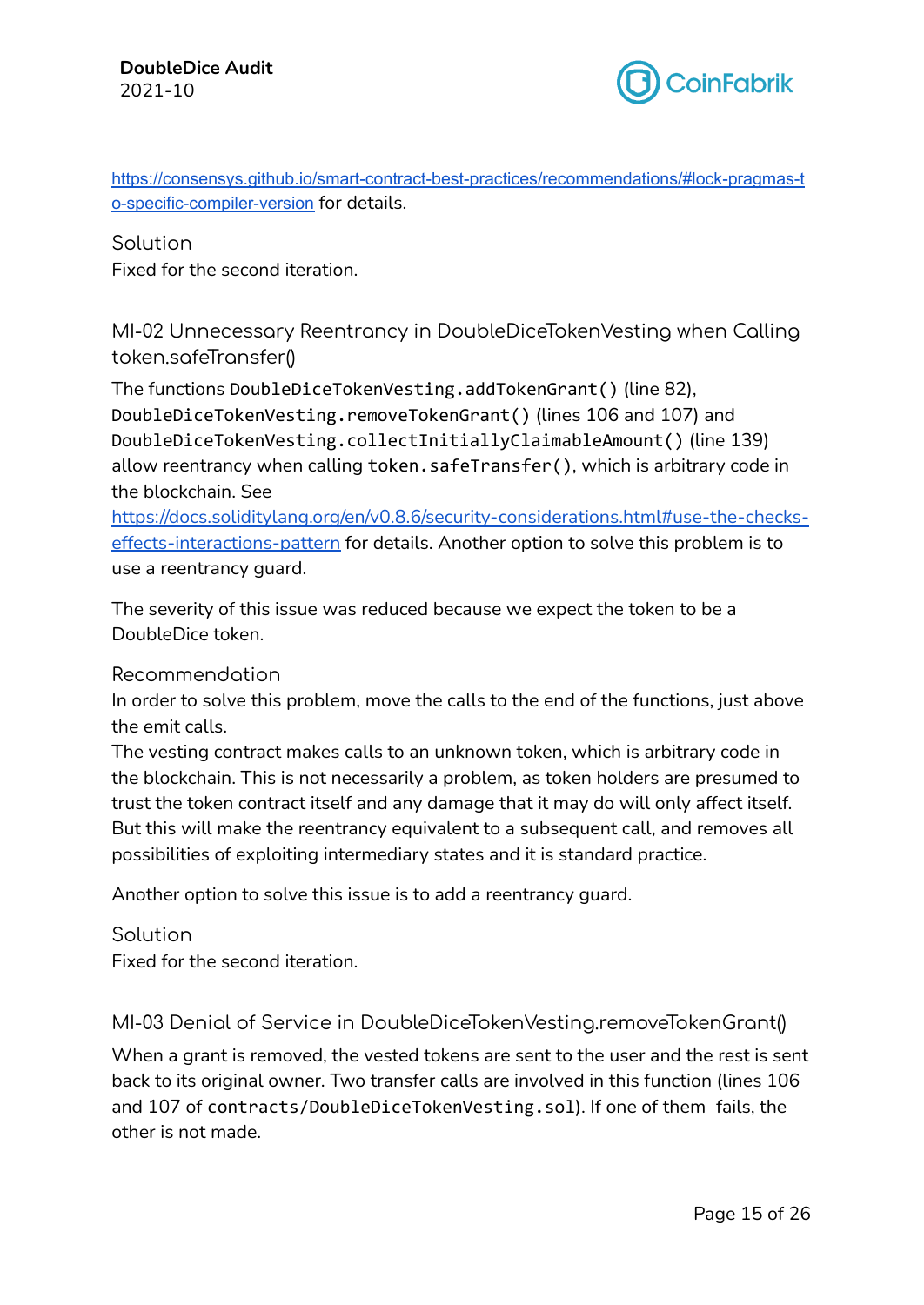

The severity of this issue was reduced because we expect the token to be a DoubleDice token.

Recommendation

Use the "Favor pull over push for external calls" pattern to solve this problem. See [https://consensys.github.io/smart-contract-best-practices/recommendations/#favor](https://consensys.github.io/smart-contract-best-practices/recommendations/#favor-pull-over-push-for-external-calls)[pull-over-push-for-external-calls](https://consensys.github.io/smart-contract-best-practices/recommendations/#favor-pull-over-push-for-external-calls) for details.

#### Solution

The development team informed us that they prefer to have this potential issue, because it will never trigger when the DoubleDiceTokenVesting contract is deployed using the DoubleDice token, and it will consume less gas as it is now.

<span id="page-15-0"></span>MI-04 Reversion With Wrong Error Message in DoubleDiceTokenVesting.addTokenGrant

If amount  $\leftarrow$  initiallyClaimableAmount the function DoubleDiceTokenVesting.addTokenGrant() will fail in line 77 of contracts/DoubleDiceTokenVesting.sol

 $\begin{array}{l} \text{int amountVestedPerMonth} =$  ( amount - \_initiallyClaimableAmount) / \_vestingDuration;

instead of line 79

require( initiallyClaimableAmount < \_amount, "initial claimable should be less than the

total amount");

#### Recommendation

Move line 79 above line 77 to solve the issue; or remove line 79 for a very slight gas usage reduction but get a worse error message.

Solution Fixed for the second iteration.

<span id="page-15-1"></span>MI-05 Potential unwanted transaction revertions in DoubleDiceTokenVesting

Issue found in the second iteration.

Even though tokenGrant.totalClaimed is an uint256 in the DoubleDiceTokenVesting contract, its calculation is casted to uint128 in functions claimVestedTokens() (line 147 of DoubleDiceTokenVesting.sol) and collectInitiallyClaimableAmount() (line 159 of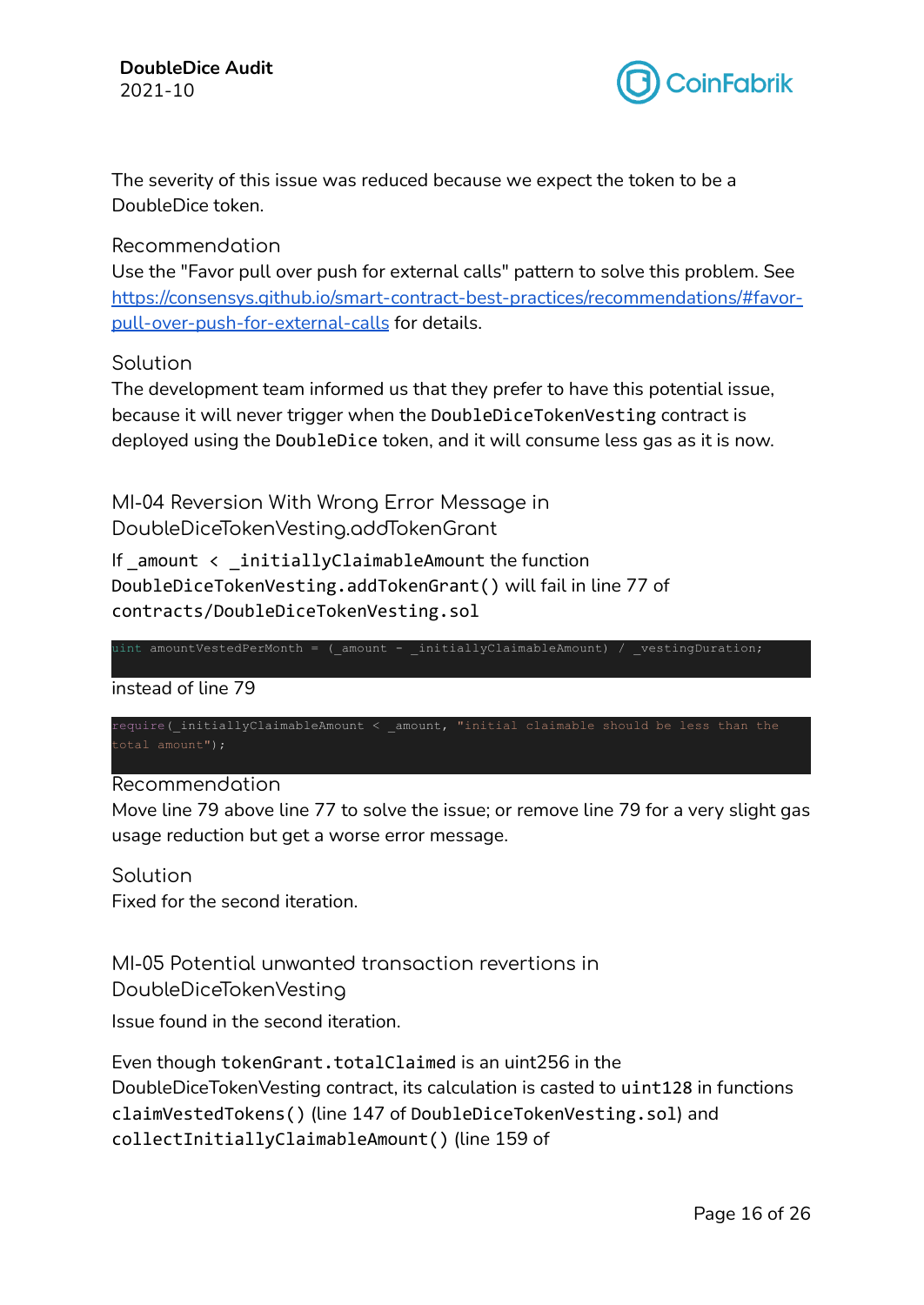

DoubleDiceTokenVesting.sol). This may raise an exception if the calculated total claim exceeds 2<sup>128</sup>.

The severity of this issue was lowered because it is not possible to make this overflow with a DoubleDice token given the restrictions enforced in the DoubleDiceToken. checkForPotentialOverflow() function (lines 43-47 of DoubleDiceToken.sol). It might be possible if the ONE constant is changed in the future or if the DoubleDiceTokenVesting contract is used with a different token.

Recommendation

Do not cast the calculation results to uint128.

Solution This issue was solved for the third iteration.

<span id="page-16-0"></span>MI-06 Integer overflow while checking for integer overflow in DoubleDiceToken

Issue found in the second iteration.

The \_checkForPotentialOverfow() function of the DoubleDiceToken contract will raise an integer overflow exception if  $\texttt{initTotalSupply} \geq 2^{127}.$  The offending expression is 4 \* initTotalSupply\*\*2.

Solution

This issue was solved for the third iteration when the overflow prevention was re-written.

### <span id="page-16-1"></span>Enhancements

### <span id="page-16-2"></span>EN-01 SafeMath Libraries Removal

Given that the solidity version is >= 0.8 there is no need to use SafeMath libraries. Usage of "../libraries/LowGasSafeMath.sol" and

"@openzeppelin/contracts/utils/math/SignedSafeMath.sol" is not required. See

[https://docs.soliditylang.org/en/v0.8.6/080-breaking-changes.html#how-to-update](https://docs.soliditylang.org/en/v0.8.6/080-breaking-changes.html#how-to-update-your-code)[your-code](https://docs.soliditylang.org/en/v0.8.6/080-breaking-changes.html#how-to-update-your-code) for details (section "How to update your code").

### Solution

Unneeded safe-math-libraries usage was removed for the second iteration. Only a single use of SafeMath.tryMul() was left, and that usage was not covered by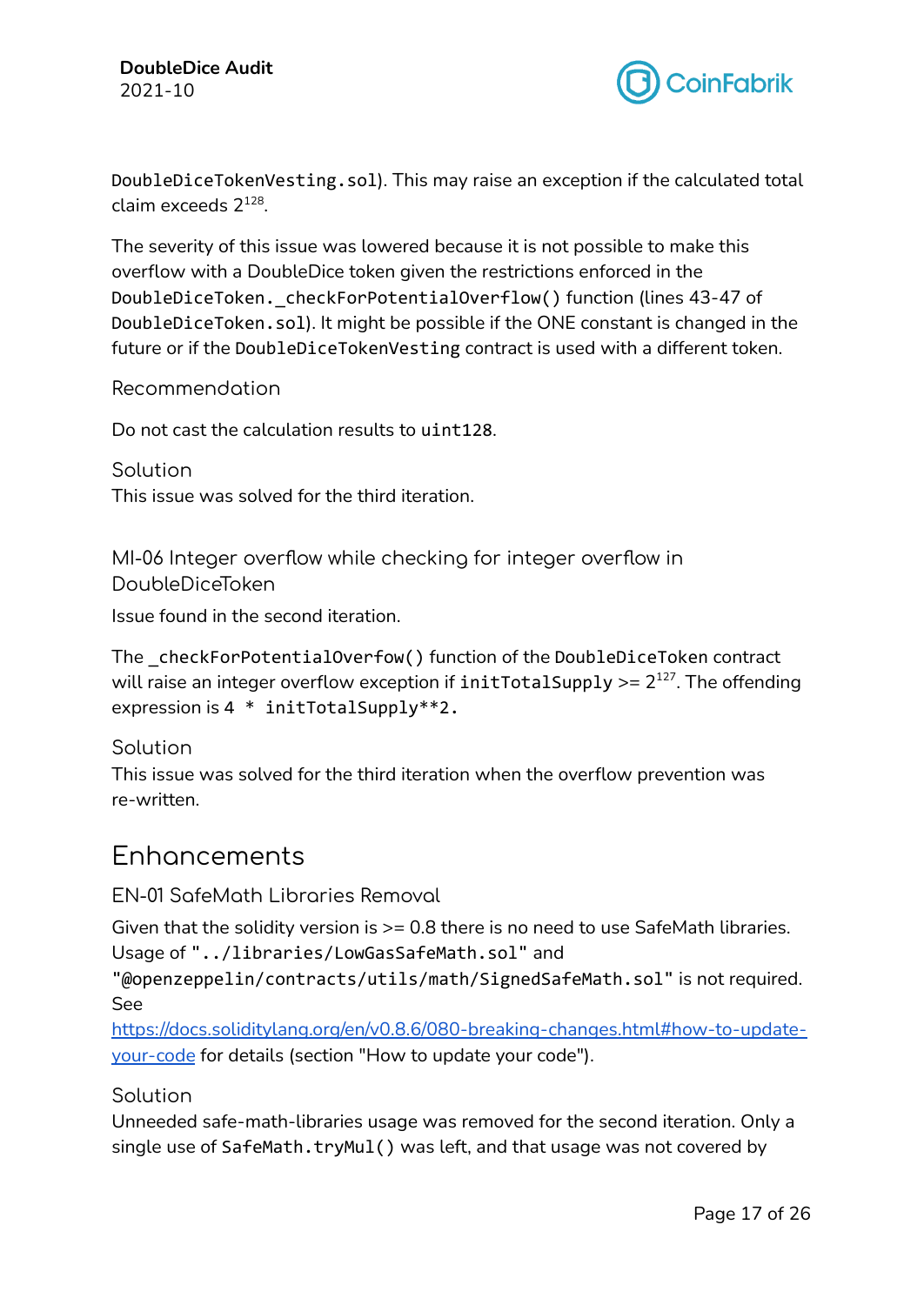

solidity 0.8, so it is ok. Given the code changes made for the third iteration, this usage was also removed.

### <span id="page-17-0"></span>EN-02 transferFrom Used When is not Required in DoubleDiceToken

For the DoubleDiceToken.distribute() function, the DoubleDiceToken contract calls transferFrom() with msg.sender always as the first argument. Unnecessarily, it requires the users to give allowance to themselves.

Recommendation

Call to transfer() instead. It removes the allowance requirement.

Solution Fixed for the second iteration.

### <span id="page-17-1"></span>EN-03 Better API to Get Tokens Out of Vesting

Instead of having 3 different functions to extract tokens in the DoubleDiceTokenVesting contract (claimVestedTokens(), collectInitiallyClaimableAmount(), collectYield()), have a single parameterless DoubleDiceTokenVesting.claim() method callable by the user that transfers to the user all the tokens available at the moment of the call.

### Solution

A claim() function with the suggested functionality was added for the second iteration, but the original functions are still in the source code. This is OK, the development team chose to give the option of a more complicated API, which allows the users to save some gas.

<span id="page-17-2"></span>EN-04 Give Yields on DoubleDiceTokenVesting.removeTokenGrant()

Change DoubleDiceTokenVesting.removeTokenGrant() code to give the accrued yields to the user when it is executed.

Solution Fixed for the second iteration.

### <span id="page-17-3"></span>EN-05 Better DoubleDiceTokenVesting Life Cycle

We recommend to:

● Fuse the constructor of the DoubleDiceTokenVesting contract and the DoubleDiceTokenVesting.addTokenGrant() method.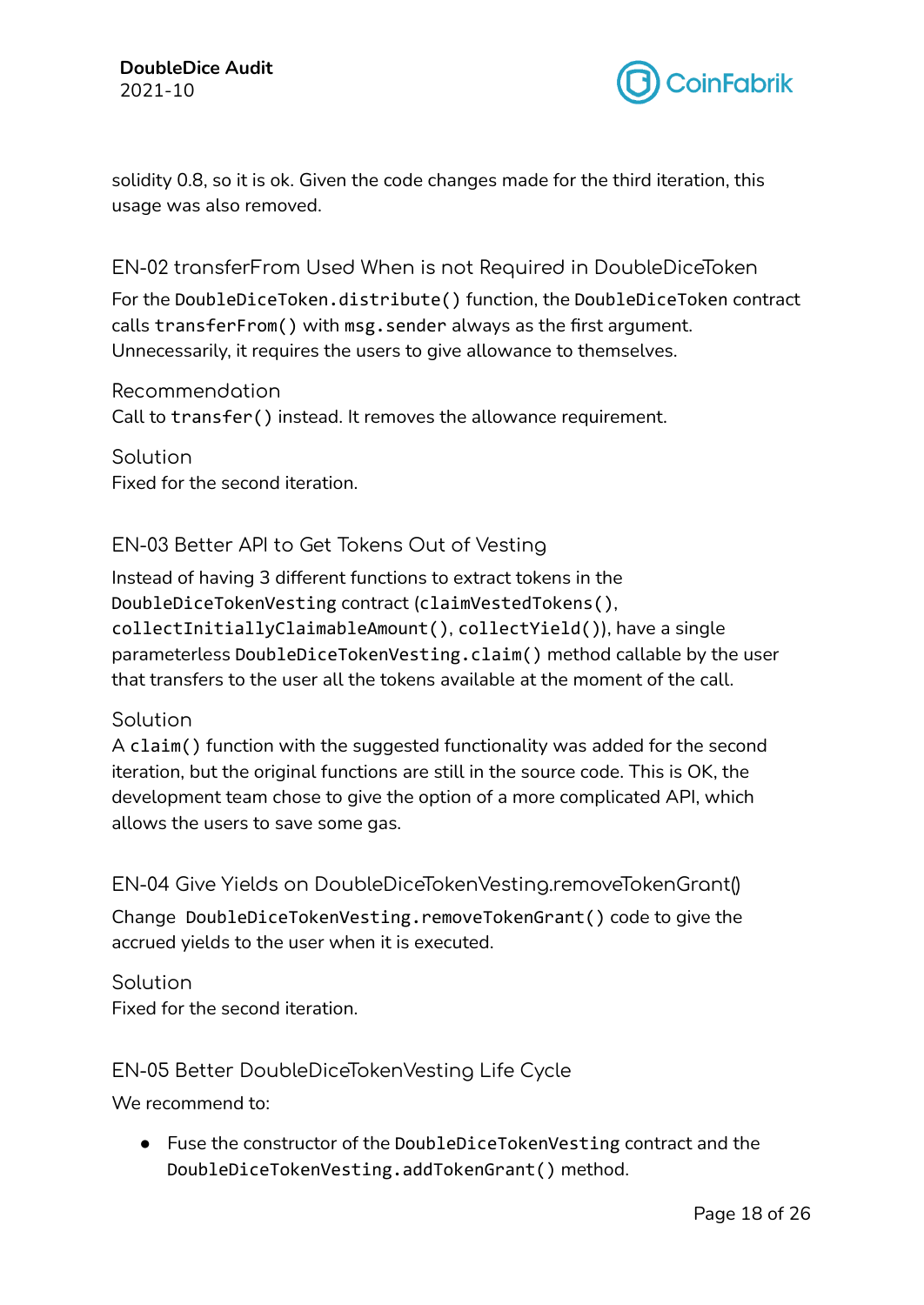

- Make the DoubleDiceTokenVesting.removeTokenGrant() method selfdestruct the contract
	- In order to do this, EN-04 is required

### Solution

The life cycle of the vesting contract was improved by the development team for the fifth iteration. See the EN-05.md in git for details.

# <span id="page-18-0"></span>Security considerations

## <span id="page-18-1"></span>No-overflow warranties in DoubleDiceToken

The DoubleDiceToken contract (in DoubleDiceToken.sol) would overflow uint256 if not treated carefully. In order to do that, limits to the amount of tokens minted, amount of tokens distributed as yields, tokens to be skipped from distribution were set, and the scale used to do the calculations (the ONE constant). Those limits were carefully considered because they allowed to reduce the yields lost to integer arithmetic. The details of the mathematical demonstration of those limits can be found in Tokens.md and also a python script calculate DoubleDiceToken ONE.py to assist in the calculation of the actual values of those constants. Those files were added for the third iteration.

### <span id="page-18-2"></span>Yield-distribution exclusions in DoubleDiceToken

In the second and third iterations of this audit, the

DoubleDiceToken.distributeYield() function (in lines 125-161 of DoubleDiceToken.sol) allows the token-contract owner to exclude some addresses from the yield distribution. In Tokens.md it is explained that this functionality will be used to not distribute yields to DEX contracts that are not prepared to receive them. But it has to be noted that this is a possible centralization excess. This functionality potentially allows the token-contract owner to exclude any address of the yield distribution process.

## <span id="page-18-3"></span>Names changed in the second iteration

For the second iteration of this audit several functions and variables had their name changed to use yield to refer to the yields generated by the DODI token. As requested by the client we will refer to them using the new names in the audit, even when referring to the first iteration.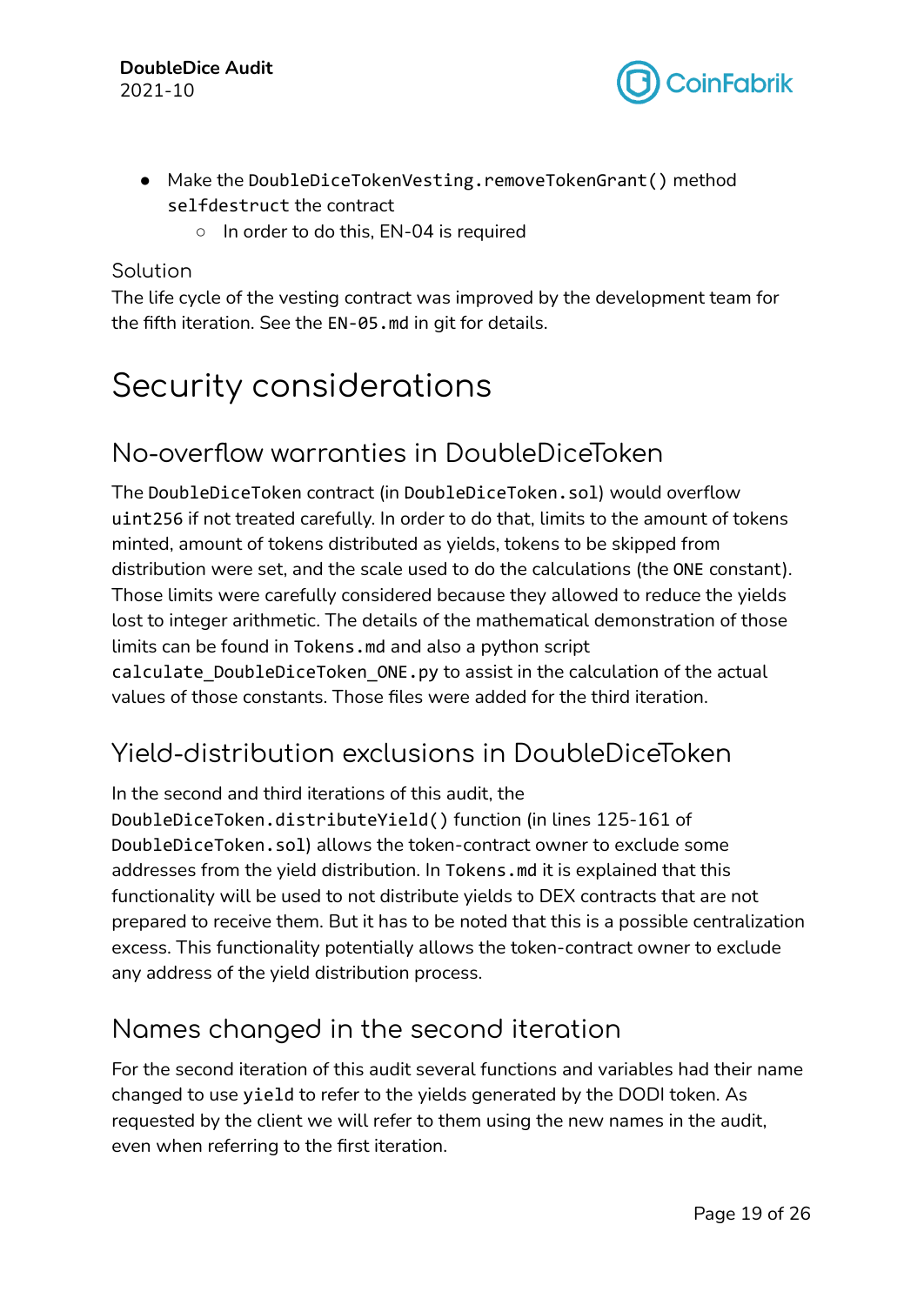

We consider that these changes do not change the results of this audit.

## <span id="page-19-0"></span>Names changed in the fourth iteration

For the fourth iteration of this audit, several names have been changed, including filenames, contract names and variable names to refer to the current token name. As requested by the client we will refer to them using the new names in the audit.

We consider that these changes do not change the results of this audit.

# <span id="page-19-1"></span>Conclusion

In the first iteration of this audit, three critical issues were found, in both DoubleDiceToken and DoubleDiceTokenVesting contracts. Additionally four medium-severity issues were found in both contracts. Several other minor issues and possible enhancements were also raised.

Most issues were solved for the second iteration, including a redesign of the DoubleDiceToken contract. The only issue not solved was MI-03 for which the development team chose not to solve it because they claim that settings outside the scope of the audit ensure it will never trigger.

Some new issues were found and a third iteration was required. In the second iteration we found 1 medium-severity issue (ME-05) and another 2 minor ones. All those issues were fixed for the third iteration, and no additional issues were found.

Also some security considerations were documented in the "Security considerations" section.

**Disclaimer: This audit report is not a security warranty, investment advice, or an approval of the DoubleDice project since CoinFabrik has not reviewed its platform. Moreover, it does not provide a smart contract code faultlessness guarantee.**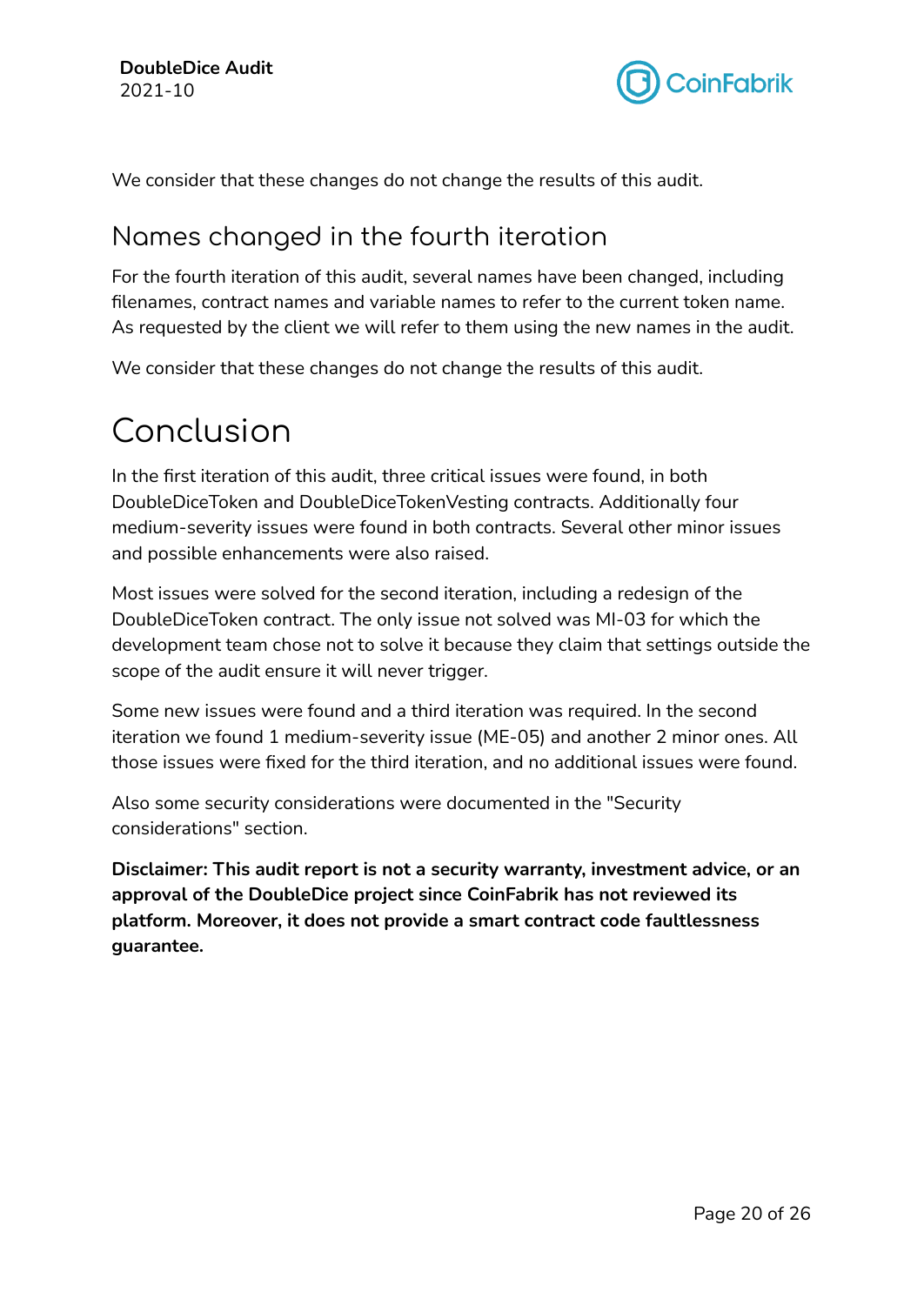

# <span id="page-20-0"></span>Appendixes

## <span id="page-20-1"></span>Appendix A: Vesting procedure

The vesting schedule coded in /contracts/DoubleDiceTokenVesting.sol, as we understand it, has the following properties:

- An initial claim (configurable) can be obtained by the user after the starting date.
- New vested tokens are awarded every month, starting at the start date and for the entire duration of the vesting process.
	- Each month, the same amount of tokens is awarded
- Vested tokens can be claimed after the vesting cliff, including those not claimed in previous months.
- The owner of the vesting contract can stop the vesting process.
- If the vesting process is stopped by the vesting owner, all the tokens that can be claimed by the user are transferred to them and the rest is transferred back to the DoubleDice owner.
- Yields generated by the tokens involved in the vesting scheme can be collected by the user.
	- If the vesting contract is stopped, the yields generated by the vesting contract must be collected by the user and they do not go back to the DoubleDice owner.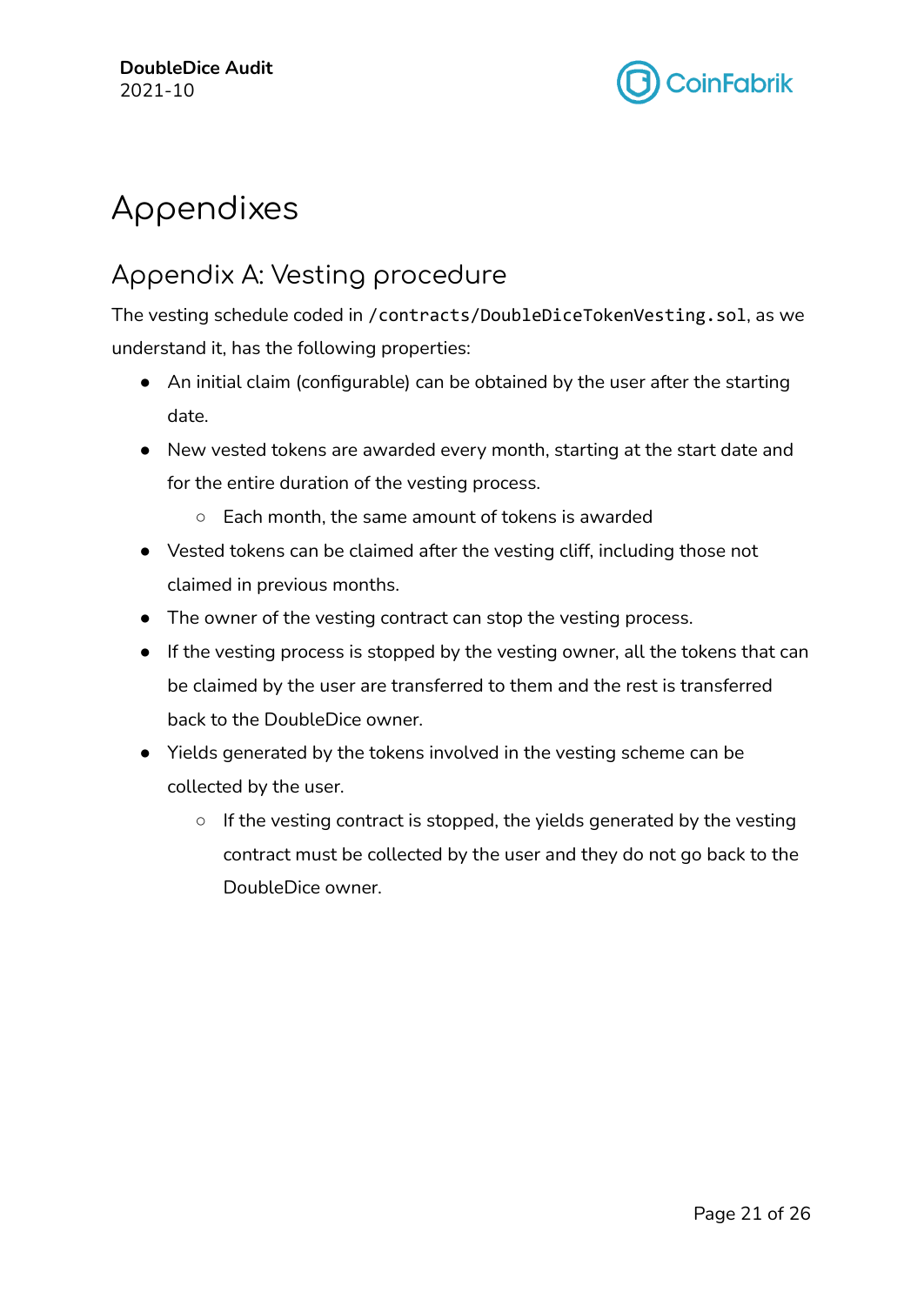

## <span id="page-21-0"></span>Appendix B: Code to trigger supply reduction in DoubleDiceToken

Hereunder is the code we used to trigger CR-03 (Yields Distribution Locks Tokens in DoubleDiceToken).

```
import { ethers, waffle } from "hardhat";
import { expect } from "chai";
import { DoubleDiceToken } from "../typechain";
import { toBigNumber } from "./utils";
describe("AuditTest", () => {
 let [wallet, wallet1, wallet2, tokenHolder] = waffle.provider.getWallets();
beforeEach("Deploy DoubleDiceToken", async () => {
  const factory = await ethers.getContractFactory("DoubleDiceToken");
  const totalSupply = toBigNumber(100);
  erc20 = (await factory.deploy(
      totalSupply,
    "DoubleDice Token",
    tokenHolder.address
 describe("distribute", () \Rightarrow {
    await (
      await erc20.connect(tokenHolder).approve(tokenHolder.address, toBigNumber(20))
    ).wait();
    await (await erc20.connect(tokenHolder).distribute(toBigNumber(20))).wait();
    expect(await erc20.balanceOf(erc20.address)).to.eq(toBigNumber(20));
    expect(await erc20.cumulativeYieldOf(tokenHolder.address)).to.eq(toBigNumber(20));
    await (await erc20.connect(tokenHolder).collect()).wait();
     expect(await erc20.balanceOf(tokenHolder.address)).to.eq(toBigNumber(100));
});
```
Add a DoubleDiceTokenLockTokens.spec.ts file with this content to the test folder to run these tests (which will fail showing the overflows).

This is the failing stack trace: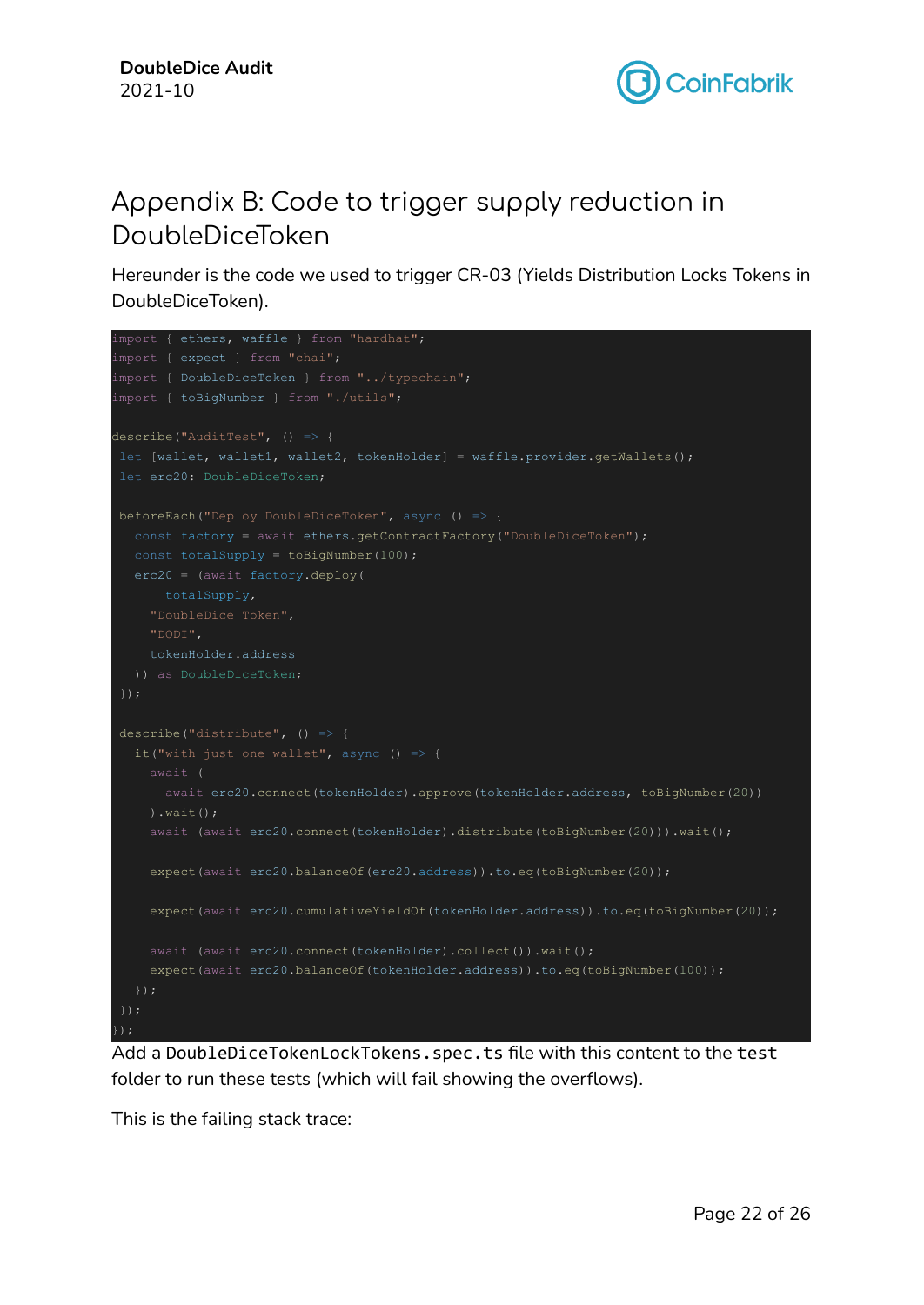

```
1) AuditTest
     distribute
       with just one wallet:
```

```
AssertionError: Expected "16000000000000000000" to be equal
20000000000000000000
```

```
+ expected - actual
```

```
{
- " hex": "0x01158e460913d00000"
+ " hex": "0xde0b6b3a76400000"
   "_isBigNumber": true
 }
at
```
/home/aure/devel/doubledice-token/test/DoubleDiceTokenLockTokens.spe c.ts:30:73

- at step (test/DoubleDiceTokenLockTokens.spec.ts:33:23)
- at Object.next (test/DoubleDiceTokenLockTokens.spec.ts:14:53)
- at fulfilled (test/DoubleDiceTokenLockTokens.spec.ts:5:58)
- at processTicksAndRejections

```
(internal/process/task_queues.js:95:5)
```

```
at runNextTicks (internal/process/task_queues.js:64:3)
```

```
at listOnTimeout (internal/timers.js:526:9)
```

```
at processTimers (internal/timers.js:500:7)
```
If you comment out the failing expect, the test will also fail on the final line.

This test demonstrates the supply reduction for just one token holder besides the token contract. This can be replicated for more complex cases with more players.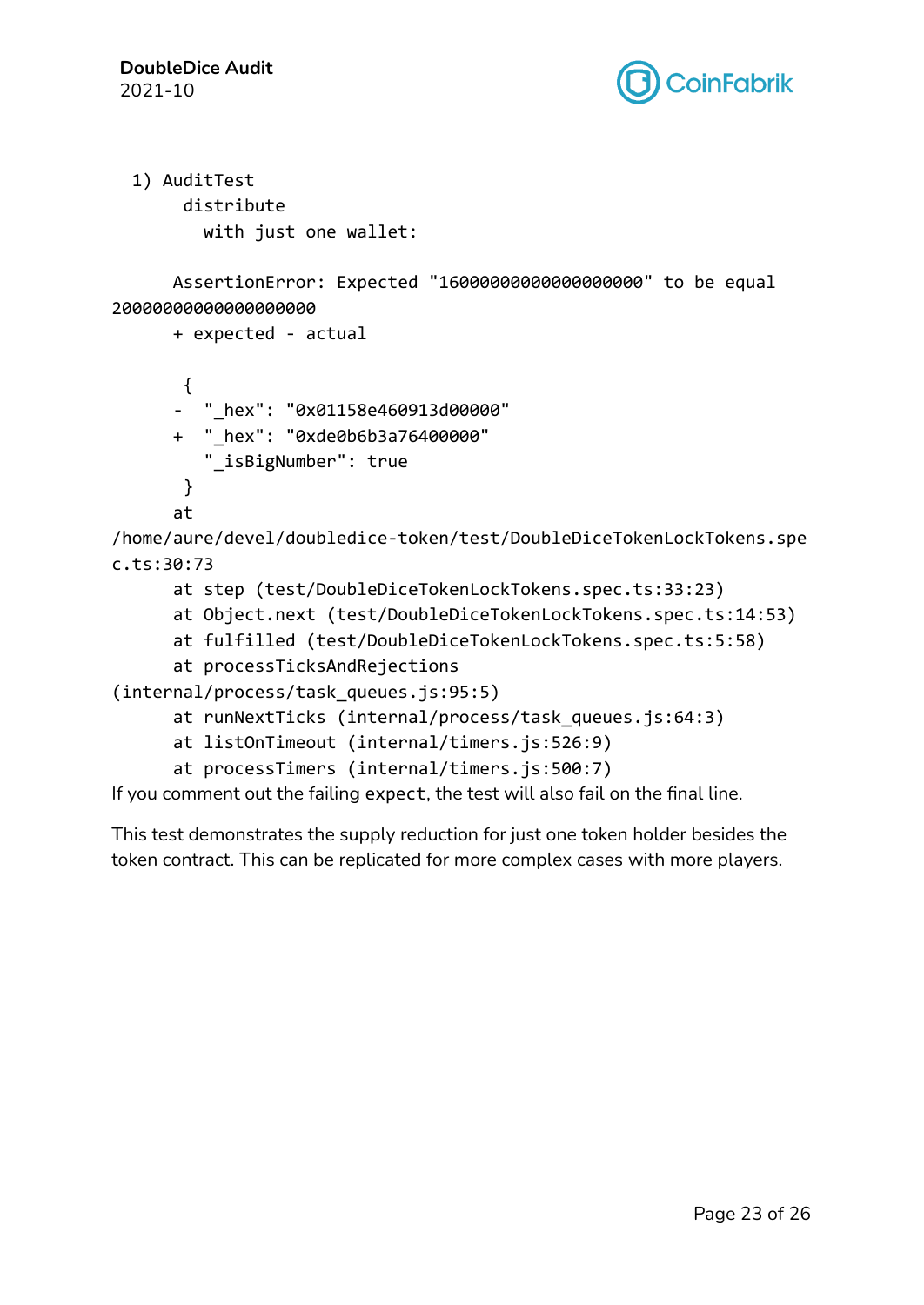

# <span id="page-23-0"></span>Appendix C: Code to trigger integer overflows in DoubleDiceToken

Hereunder is the code we used to trigger ME-03 ("Integer overflows in DoubleDiceToken")

```
import {ethers, waffle} from 'hardhat';
import {DoubleDiceToken} from '../typechain';
import {BigNumber} from 'ethers';
describe('DoubleDiceToken overflow issues', () => {
  const [owner] = waffle.provider.getWallets();
  const name = 'DoubleDice Token';
  const symbol = DODI;
  const totalSupply = BigNumber.from("1393796574908163946345982392040522594123776"); //
  beforeEach('Deploy DoubleDiceToken', async () => {
      const factory = await ethers.getContractFactory('DoubleDiceToken');
      DoubleDiceToken = (await factory.deploy(totalSupply, name, symbol, owner.address))
      await DoubleDiceToken.approve(owner.address, distributed);
       await DoubleDiceToken.distribute(distributed);
      await DoubleDiceToken.approve(owner.address, distributed);
       await DoubleDiceToken.distribute(distributed);
      await DoubleDiceToken.collectFor(owner.address);
});
```
Add a DoubleDiceTokenOverflows.spec.ts file with this content to the test folder to run these tests (which will fail showing the overflows).

These are the failing stack traces:

1) DoubleDiceToken overflow issues

has problems when distributing more than 2\*\*128:

Error: Transaction reverted and Hardhat couldn't infer the reason. Please report this to help us improve Hardhat.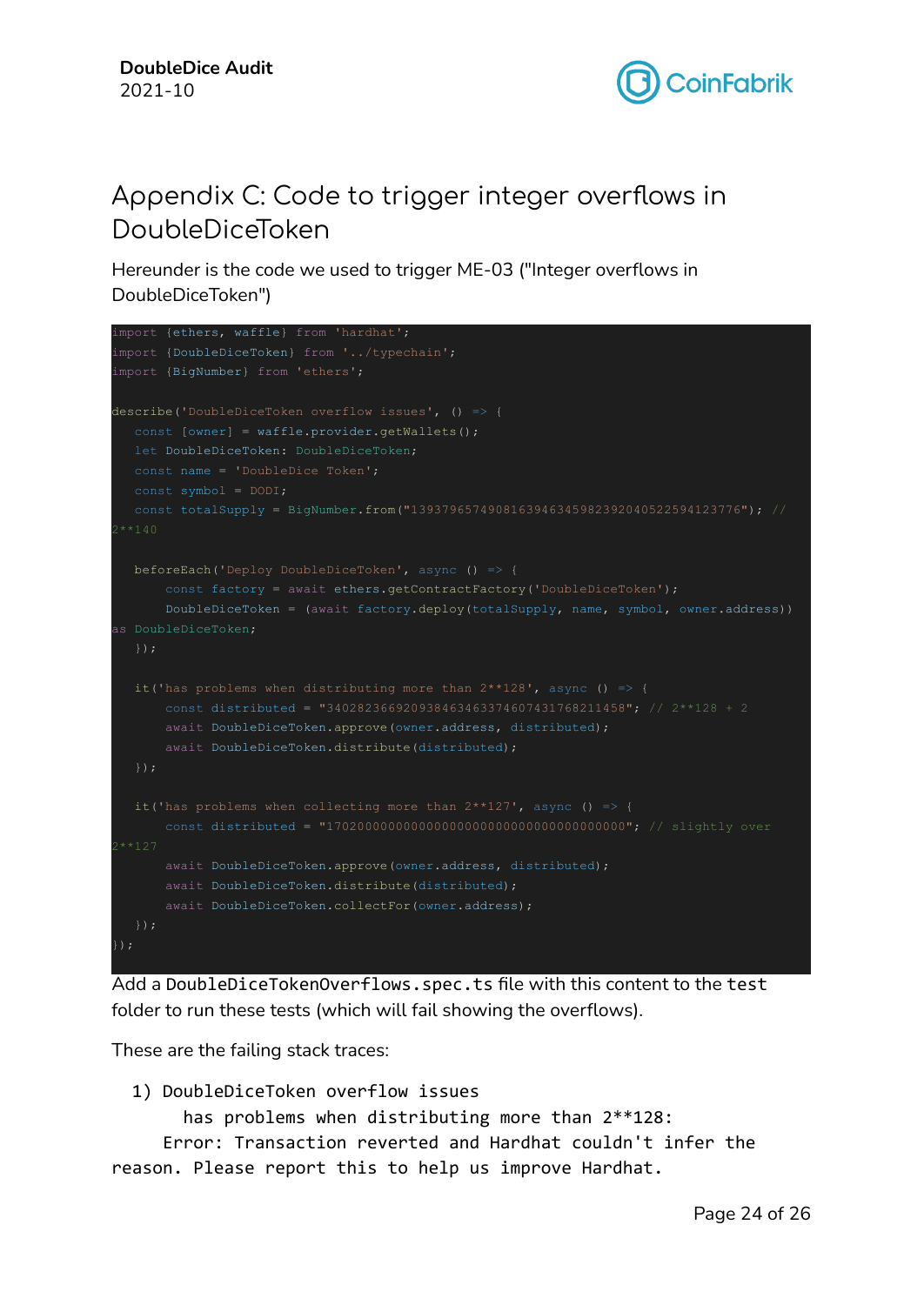**DoubleDice Audit** 2021-10



```
at DoubleDiceToken.mul
(contracts/libraries/LowGasSafeMath.sol:54)
      at DoubleDiceToken.internal@5351
(contracts/DoubleDiceToken.sol)
      at DoubleDiceToken.mul
(contracts/libraries/LowGasSafeMath.sol:54)
      at DoubleDiceToken. distributeYield
(contracts/base/AbstractYields.sol:98)
      at DoubleDiceToken.distribute
(contracts/DoubleDiceToken.sol:33)
      at DoubleDiceToken.distribute
(contracts/DoubleDiceToken.sol:31)
      at runMicrotasks (<anonymous>)
      at processTicksAndRejections
(internal/process/task_queues.js:95:5)
      at runNextTicks (internal/process/task_queues.js:64:3)
      at listOnTimeout (internal/timers.js:526:9)
      at processTimers (internal/timers.js:500:7)
      at HardhatNode. mineBlockWithPendingTxs
(node_modules/hardhat/src/internal/hardhat-network/provider/node.ts:
1154:23)
      at HardhatNode.mineBlock
(node_modules/hardhat/src/internal/hardhat-network/provider/node.ts:
377:16)
  2) DoubleDiceToken overflow issues
       has problems when collecting more than 2**127:
     Error: VM Exception while processing transaction: revert
SafeCast: value doesn't fit in an int256
      at DoubleDiceToken.transferFrom
(@openzeppelin/contracts/token/ERC20/ERC20.sol:152)
      at DoubleDiceToken.cumulativeYieldOf
(contracts/base/AbstractYields.sol:73)
      at DoubleDiceToken.cumulativeYieldOf
(contracts/base/AbstractYields.sol:74)
      at DoubleDiceToken.withdrawableYieldsOf
(contracts/base/AbstractYields.sol:53)
      at DoubleDiceToken. prepareCollect
(contracts/base/AbstractYields.sol:110)
      at DoubleDiceToken.collectFor
```